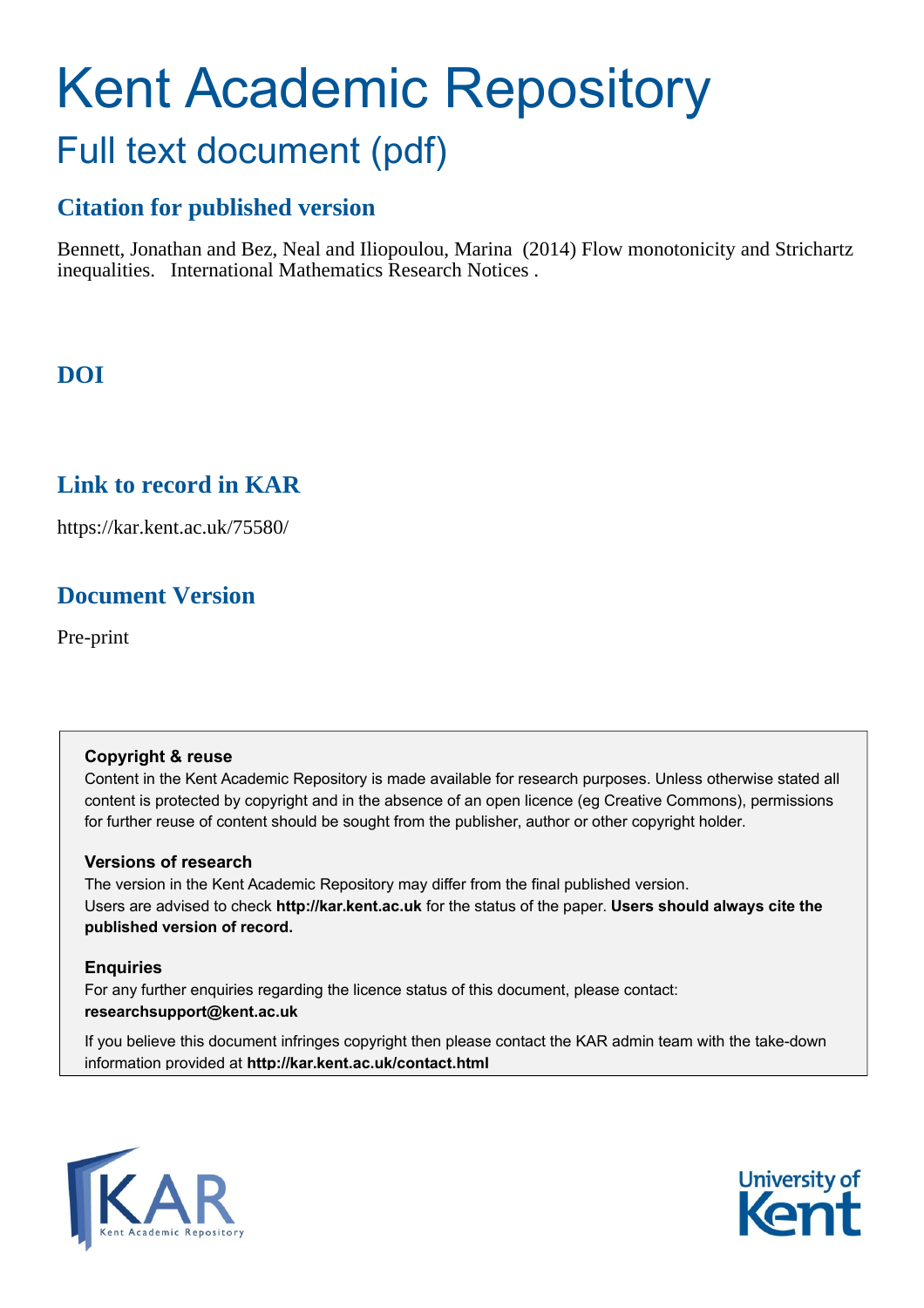#### FLOW MONOTONICITY AND STRICHARTZ INEQUALITIES

JONATHAN BENNETT, NEAL BEZ, AND MARINA ILIOPOULOU

Abstract. We identify complete monotonicity properties underlying a variety of well-known sharp Strichartz inequalities in euclidean space.

#### 1. Introduction

A wide variety of important inequalities in analysis and geometry may be understood as a consequence of the monotonicity of associated functionals along appropriate flows. Perhaps the simplest and bestknown example is the Cauchy–Schwarz inequality on  $L^2(\mathbb{R}^d)$ , which is easily seen to follow from the observation that the quantity

$$
t\mapsto \int_{\mathbb{R}^d}(e^{t\Delta}|f_1|^2)^{1/2}(e^{t\Delta}|f_2|^2)^{1/2}
$$

is nondecreasing, and thanks to the quadratic nature of the flows, converges to  $||f_1||_2||f_2||_2$  as  $t \to \infty$ . Such monotonicity phenomena are quite revealing, often allowing the identification of extremisers and sharp constants for the associated inequalities. We refer the reader to the survey articles [3] and [13] for further discussion of this diverse and far-reaching theory.

In [4] it was observed that such a monotonicity phenomenon exists in the context of the Strichartz estimates

$$
(1) \t||e^{is\Delta}f||_{L_s^p L_x^q(\mathbb{R}\times\mathbb{R}^d)} \le C_{p,q}||f||_{L^2(\mathbb{R}^d)}; \quad \frac{2}{p} + \frac{d}{q} = \frac{d}{2}; \ \ 2 \le p, q \le \infty; \ \ (p,q,d) \ne (2,\infty,2)
$$

for the linear time-dependent Schrödinger equation. In particular, it was shown that the quantity

(2) 
$$
t \mapsto \|e^{is\Delta}(e^{t\Delta}|f|^2)^{1/2}\|_{L_s^p L_x^q(\mathbb{R} \times \mathbb{R}^d)}
$$

is nondecreasing whenever  $q \in 2\mathbb{N}$  and q divides p; i.e. for  $(p, q, d) = (6, 6, 1), (8, 4, 1), (4, 4, 2)$ . This elementary result, while quite striking, has a number of shortcomings. In particular, it does not appear to extend easily to other dispersive/wave equations, other flows, the broader scale of Sobolev– Strichartz estimates or more general exponents  $p, q$ . The purpose of this paper is to show that much of this rigidity may be overcome if the underlying flows are chosen to be linear rather than quadratic. For example, we shall see in Section 2 that the quantity

(3) 
$$
t \mapsto C_{p,q}^p \|e^{t\Delta}f\|_{L^2(\mathbb{R}^d)}^p - \|e^{is\Delta}e^{t\Delta}f\|_{L^p_sL^q_x(\mathbb{R}\times\mathbb{R}^d)}^p
$$

is nonincreasing whenever  $q \in 2\mathbb{N}$  and q divides p. Here  $C_{p,q}$  denotes the constant in (1). Moreover, provided one is prepared to replace the constant  $C_{p,q}$  with a larger one, the arithmetic restriction that  $q \in 2\mathbb{N}$  and q divides p may be completely removed. As may be expected, the monotonicity of both quantities (2) and (3) may be obtained by differentiating with respect to t followed by a careful application of the divergence theorem in spatial variables. However, by contrast with (2), the linear flow in (3) permits an alternative Fourier-analytic approach via Plancherel's theorem. This

Date: 1st June 2014.

This work was supported by the European Research Council [grant number 307617] (Bennett, Iliopoulou).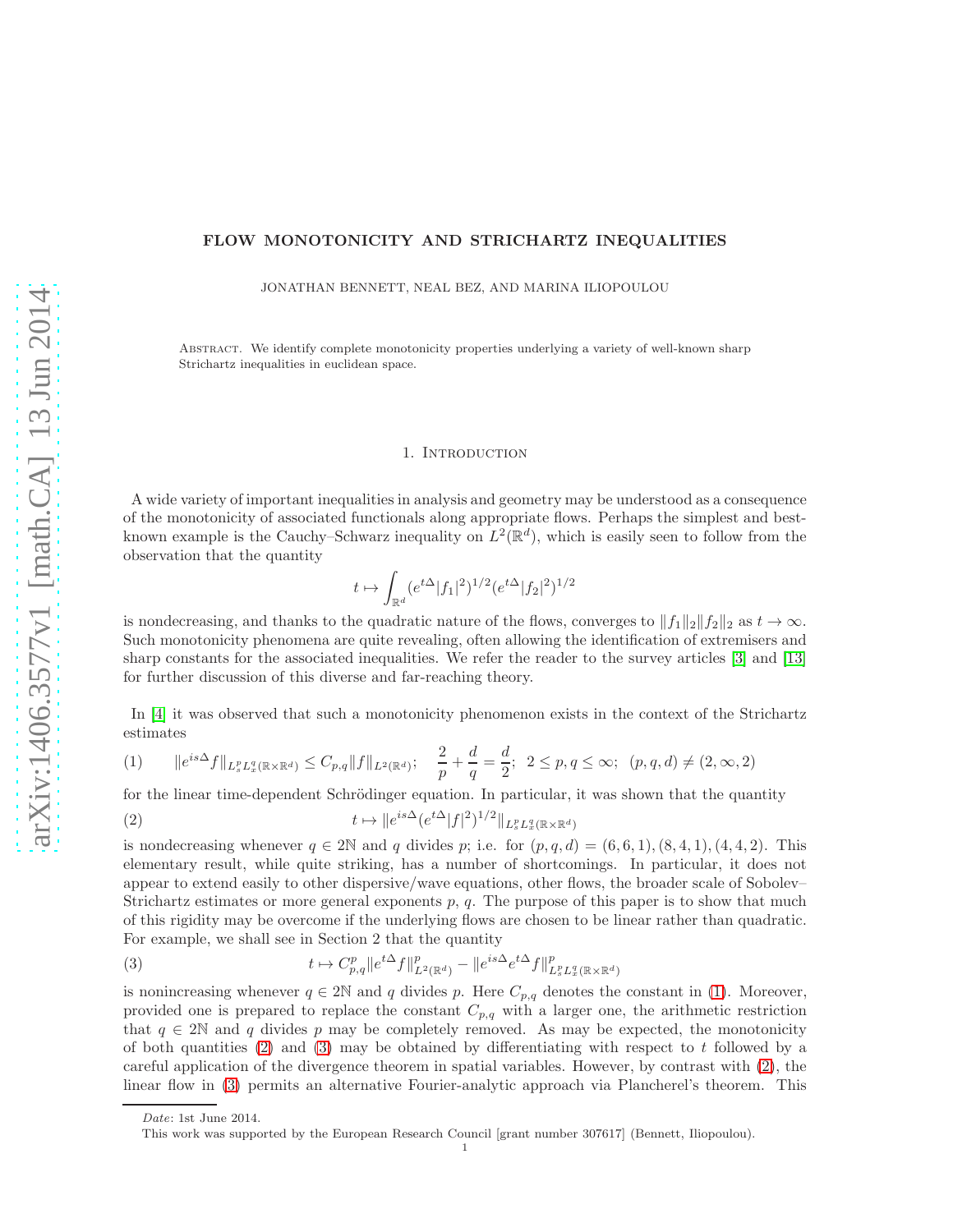feature allows us to identify flows and similar monotone quantities associated with a variety of wellknown sharp Strichartz and Sobolev–Strichartz estimates in the setting of other dispersive and wave equations. For example, in the setting of the wave equation we see that the heat extension  $e^{t\Delta} f$  should be replaced with the harmonic extension  $e^{-tD}f$  where  $D = \sqrt{-\Delta}$ . Furthermore, these monotone quantities turn out to be *completely monotone* (or *totally monotone*) in the sense that their kth derivatives have sign  $(-1)^k$  for all  $k \in \mathbb{N}$ .

It seems plausible that the perspectives of this paper may bear fruit in more general contexts where explicit expressions for solutions are not available. Notice that, for example, the monotonicity of (3) may be rewritten as the monotonicity of the expression

(4) 
$$
t \mapsto C_{p,q}^p \left( \int_{\mathbb{R}^d} |u(0,t,x)|^2 dx \right)^{p/2} - \int_{\mathbb{R}} \left( \int_{\mathbb{R}^d} |u(s,t,x)|^q dx \right)^{p/q} ds
$$

where  $u : \mathbb{R} \times (0, \infty) \times \mathbb{R}^d \to \mathbb{C}$  satisfies the equations

(5) 
$$
\frac{\partial u}{\partial t} = i \frac{\partial u}{\partial s} = \Delta_x u.
$$

As we shall see in Section 3, this permits arguments using mainly calculus, provided one is prepared to sacrifice the sharp constant  $C_{p,q}$  in (1).

Organisation. Section 2 is devoted to such monotonicity results in the context of sharp Strichartz inequalities for dispersive and wave equations in settings where Fourier-analytic methods are available. In Section 3 we make some observations about monotonicity without the arithmetic restriction  $q \in 2\mathbb{N}$ and  $q|p$ . In Section 4 we identify similar elementary monotonicity phenomena associated with the closely-related Stein–Tomas restriction theorem for general curved surfaces in low dimensions. Finally, in Section 5 we make some observations about such monotonicity in the setting of the Strichartz inequalities for the kinetic transport equation, along with certain intimately related k-plane transform inequalities.

It is interesting to contrast the results and perspectives of this paper with those of Planchon and Vega [27]; see also the section on monotonicity formulae in [29].

#### 2. Monotonicity and sharp Strichartz inequalities for dispersive equations

In this section we reveal the complete monotonicity of several functionals associated with sharp space-time estimates, including certain classical Strichartz estimates, for the Schrödinger, wave and Klein–Gordon propagators. In the Schrödinger case we have the most to say, and so it is here that we will begin.

Throughout this section, we use the notation  $\mathfrak{I}_m(f)$  for the functional given by

$$
\mathfrak{I}_m(f) = \int_{(\mathbb{R}^d)^m} |\widehat{\Pi(f)}(\xi)|^2 K(\xi) d\xi
$$

for appropriate  $f : \mathbb{R}^d \to \mathbb{C}$  and  $m \geq 2$ . Here,  $K : (\mathbb{R}^d)^m \to [0, \infty)$  is some nonnegative kernel, and II is some transformation which takes functions on  $\mathbb{R}^d$  to functions on  $(\mathbb{R}^d)^m$ . For each of the main results in this section, the pair  $(\Pi, K)$  will be different, and for brevity we suppress the dependence on  $(\Pi, K)$  in the notation for  $\mathfrak{I}_m$ .

The class of measurable functions  $f : \mathbb{R}^d \to \mathbb{C}$  for which  $\mathfrak{I}_m(f)$  is finite will be denoted by  $\Upsilon_m$ . We will use the Fourier transform heavily in this section, and since we are tracking explicit constants, we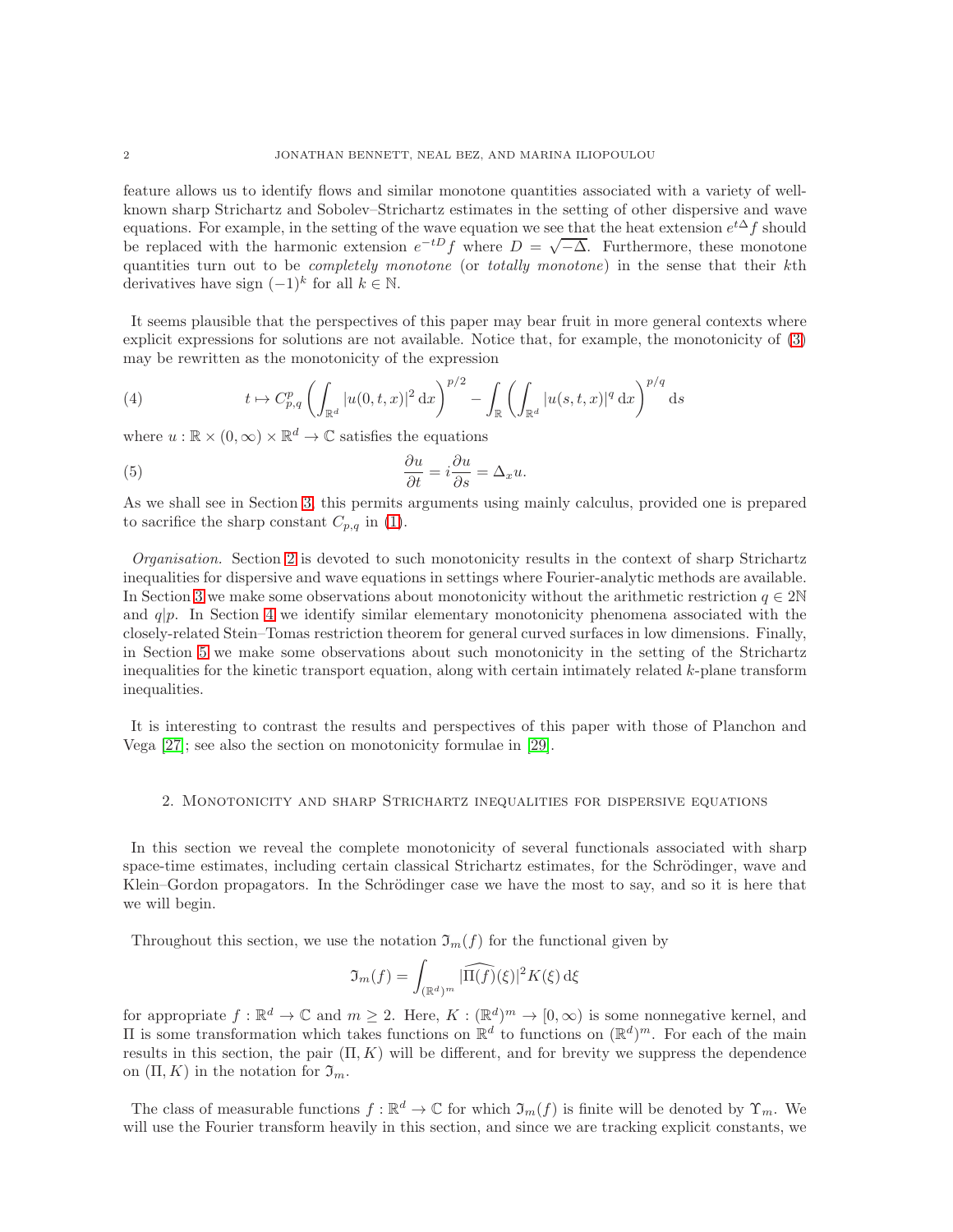clarify that the Fourier transform we use is

$$
\widehat{f}(\xi) = \int_{\mathbb{R}^d} f(x) e^{-ix \cdot \xi} dx
$$

for appropriate  $f : \mathbb{R}^d \to \mathbb{C}$ . We also use the notation  $\widetilde{F}$  for the space-time Fourier transform of appropriate  $F : \mathbb{R} \times \mathbb{R}^d \to \mathbb{C}$ .

#### 2.1. The Schrödinger equation.

**Theorem 1.** Let  $d \geq 2$ ,  $m \geq 2$  and  $f \in \Upsilon_m$ . Then the function  $Q : (0, \infty) \to \mathbb{R}$  given by

$$
Q(t) = S(m, d)\mathfrak{I}_m(e^{t\Delta}f) - ||e^{is\Delta}e^{t\Delta}f||_{L^{2m}(\mathbb{R}\times\mathbb{R}^d)}^{2m}
$$

is completely monotone (decreasing). Here, the constant  $S(m, d)$  is given by

$$
S(m,d) = \frac{|S^{(m-1)d-1}|}{2m^{\frac{dm-2}{2}}(2\pi)^{(2m-1)d-1}},
$$

 $\Pi(f)$  is the m-fold tensor product

$$
\Pi(f) = f \otimes \cdots \otimes f
$$

and

$$
K(\xi) = \bigg(\sum_{1 \le i < j \le m} |\xi_i - \xi_j|^2\bigg)^{\frac{1}{2}(d(m-1)-2)}.
$$

The exponent on the kernel  $\frac{1}{2}(d(m-1)-2)$  is nonnegative whenever  $d \geq 2$  and  $m \geq 2$ , and vanishes if and only if  $(m, d) \in \{(3, 1), (2, 2)\}\.$  Before going further, we immediately state the following corollary, which concerns the classical Strichartz estimates which are contained in Theorem 1, or quickly follow from it.

Corollary 2. Suppose  $(p, q, d) \in \{(6, 6, 1), (8, 4, 1), (4, 4, 2)\}$  and  $f \in L^2(\mathbb{R}^d)$ . Then the function  $Q:(0,\infty)\to\mathbb{R}$  given by

$$
Q(t) = C_{p,q}^p ||e^{t\Delta} f||_{L^2(\mathbb{R}^d)}^p - ||e^{is\Delta}e^{t\Delta} f||_{L^p_s L^q_x(\mathbb{R}\times\mathbb{R}^d)}^p
$$

is completely monotone (decreasing), where

$$
C_{p,q} = \begin{cases} 12^{-1/12}, & (p,q,d) = (6,6,1) \\ 2^{-1/4}, & (p,q,d) = (8,4,1) \\ 2^{-1/2}, & (p,q,d) = (4,4,2) \end{cases}.
$$

The underlying inequality for the monotone quantity  $Q$  in Theorem 1, obtained by comparing  $Q(t)$ in the limiting cases  $t \to 0$  and  $t \to \infty$ , states that

(6) 
$$
||e^{is\Delta}f||_{L^{2m}(\mathbb{R}\times\mathbb{R}^d)}^{2m} \leq S(m,d) \int_{(\mathbb{R}^d)^m} \prod_{k=1}^m |\widehat{f}(\xi_k)|^2 \bigg(\sum_{1 \leq i < j \leq m} |\xi_i - \xi_j|^2\bigg)^{\alpha} d\xi,
$$

where  $\alpha = \frac{1}{2}(d(m-1)-2)$ . The constant S $(m, d)$  is optimal and certain gaussian functions form the set of extremisers. In full generality, inequality (6) and the characterisation of extremisers is due to Carneiro [10], and in the cases  $(m, d) \in \{(3, 1), (2, 2)\}$  corresponding to  $\alpha = 0$ , these facts were established earlier by Foschi [19] and Hundertmark–Zharnitsky [21]. Focussing on the case  $m = 2, (6)$ simplifies to

(7) 
$$
||e^{is\Delta}f||_{L^4(\mathbb{R}\times\mathbb{R}^d)}^4 \leq \frac{|S^{d-1}|}{2^d(2\pi)^{3d-1}} \int_{(\mathbb{R}^d)^2} |\widehat{f}(\xi_1)|^2 |\widehat{f}(\xi_2)|^2 |\xi_1 - \xi_2|^{d-2} d\xi
$$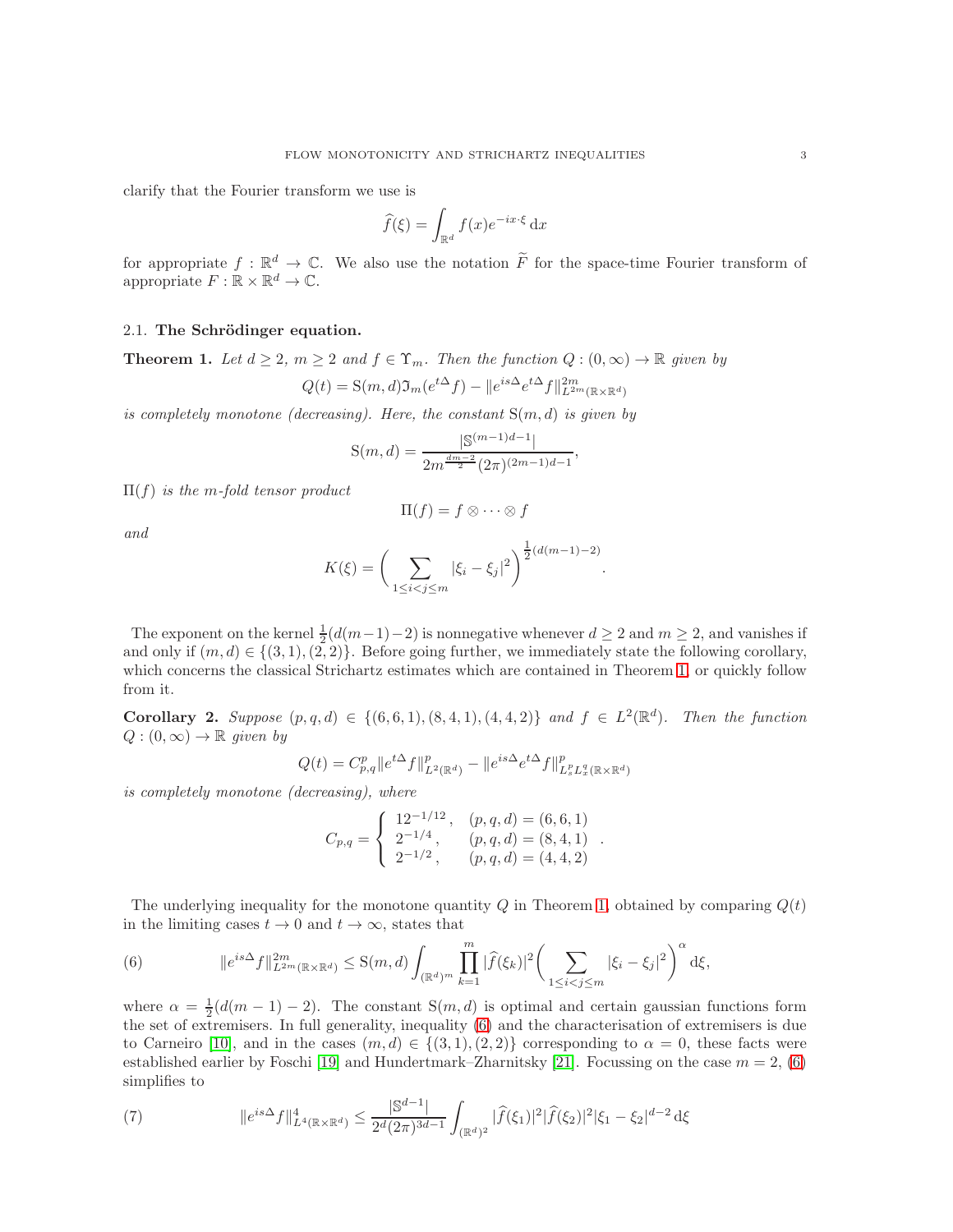which may be viewed as a sharp relative of the classical Sobolev–Strichartz estimate

(8) 
$$
\|e^{is\Delta}f\|_{L^4(\mathbb{R}\times\mathbb{R}^d)} \lesssim \|f\|_{\dot{H}^{\frac{d-2}{4}}(\mathbb{R}^d)}
$$

Ozawa–Tsutsumi [26] established the following sharp inequality which may also be interpreted as relative of  $(8)$ , requiring only  $L^2$  regularity on the initial data, and compensating for this by measuring the solution in a classical homogeneous Sobolev space of nonpositive order

.

(9) 
$$
\|(-\Delta)^{\frac{2-d}{4}}|e^{is\Delta}f|^2\|_{L^2(\mathbb{R}\times\mathbb{R}^d)}^2 \leq \frac{|\mathbb{S}^{d-1}|}{4(2\pi)^{d-1}}\|f\|_{L^2(\mathbb{R}^d)}^4.
$$

Here  $d \geq 2$ , the constant is optimal, and again this has gaussian extremisers (it was observed in [26] that gaussians are amongst the extremisers; see [6] for the full characterisation). Estimates (7) and (9) bring to mind important work of Beals [2] and Klainerman–Machedon [24], [25] on null form estimates in the context of the wave equation.

Our next result shows that the sharp Ozawa–Tsutsumi inequality (9) also enjoys complete monotonicity under heat-flow.

**Theorem 3.** Let  $d \geq 2$  and  $f \in L^2(\mathbb{R}^d)$ . Then the function  $Q: (0, \infty) \to \mathbb{R}$  given by

$$
Q(t) = \frac{|\mathbb{S}^{d-1}|}{4(2\pi)^{d-1}} \|e^{t\Delta} f\|_{L^2(\mathbb{R}^d)}^4 - \|(-\Delta)^{\frac{2-d}{4}}|e^{is\Delta}e^{t\Delta} f|^2\|_{L^2(\mathbb{R}\times\mathbb{R}^d)}^2
$$

is completely monotone (decreasing).

We shall see that a nice feature of our proofs of Theorems 1 and 3 is that they follow the same fundamental steps; this can be viewed as a unification of the underlying sharp inequalities, whose previously known proofs were rather different.

*Proof of Theorem 1.* Using Fourier inversion and by multiplying out the  $L^{2m}$  norm we obtain

$$
||e^{is\Delta}e^{t\Delta}f||_{L^{2m}(\mathbb{R}\times\mathbb{R}^d)}^{2m} = \int_{\mathbb{R}^{d+1}} \left| \frac{1}{(2\pi)^d} \int_{\mathbb{R}^d} e^{ix\cdot\xi} e^{-is|\xi|^2} e^{-t|\xi|^2} \widehat{f}(\xi) d\xi \right|^{2m} d\xi
$$
  
= 
$$
\frac{1}{(2\pi)^{(2m-1)d-1}} \int_{(\mathbb{R}^d)^m} \int_{(\mathbb{R}^d)^m} e^{-2t|\xi|^2} \widehat{\Pi(f)}(\xi) \overline{\widehat{\Pi(f)}(\eta)} d\Sigma_{\xi}(\eta) d\xi,
$$

where, for each  $\xi \in (\mathbb{R}^d)^m$ ,  $d\Sigma_{\xi}$  is the measure

$$
d\Sigma_{\xi}(\eta) = \delta \left( \sum_{j=1}^{m} \xi_j - \sum_{j=1}^{m} \eta_j \right) \delta \left( \sum_{j=1}^{m} |\xi_j|^2 - \sum_{j=1}^{m} |\eta_j|^2 \right) d\eta.
$$

**Lemma 4.** For all  $\xi \in (\mathbb{R}^d)^m$  we have

(10) 
$$
\int_{(\mathbb{R}^d)^m} d\Sigma_{\xi} = \frac{|\mathbb{S}^{(m-1)d-1}|}{2m^{\frac{dm-2}{2}}} K(\xi).
$$

*Proof.* Let the measure  $d\mu$  be given by  $d\mu(\sigma, \zeta) = \delta(\sigma - |\zeta|^2)$ . Then, the mass of  $d\Sigma_{\xi}$  is  $d\mu^{(m)}(\sigma, \zeta)$ , where

$$
(\sigma,\zeta) = \left(\sum_{j=1}^m |\xi_j|^2, \sum_{j=1}^m \xi_j\right)
$$

and  $d\mu^{(m)}$  is the m-fold convolution of the measure  $d\mu$  with itself. Since  $d\mu$  is invariant under the affine map

$$
(\sigma,\zeta) \mapsto (\sigma + 2\zeta \cdot v + |v|^2, \zeta + v)
$$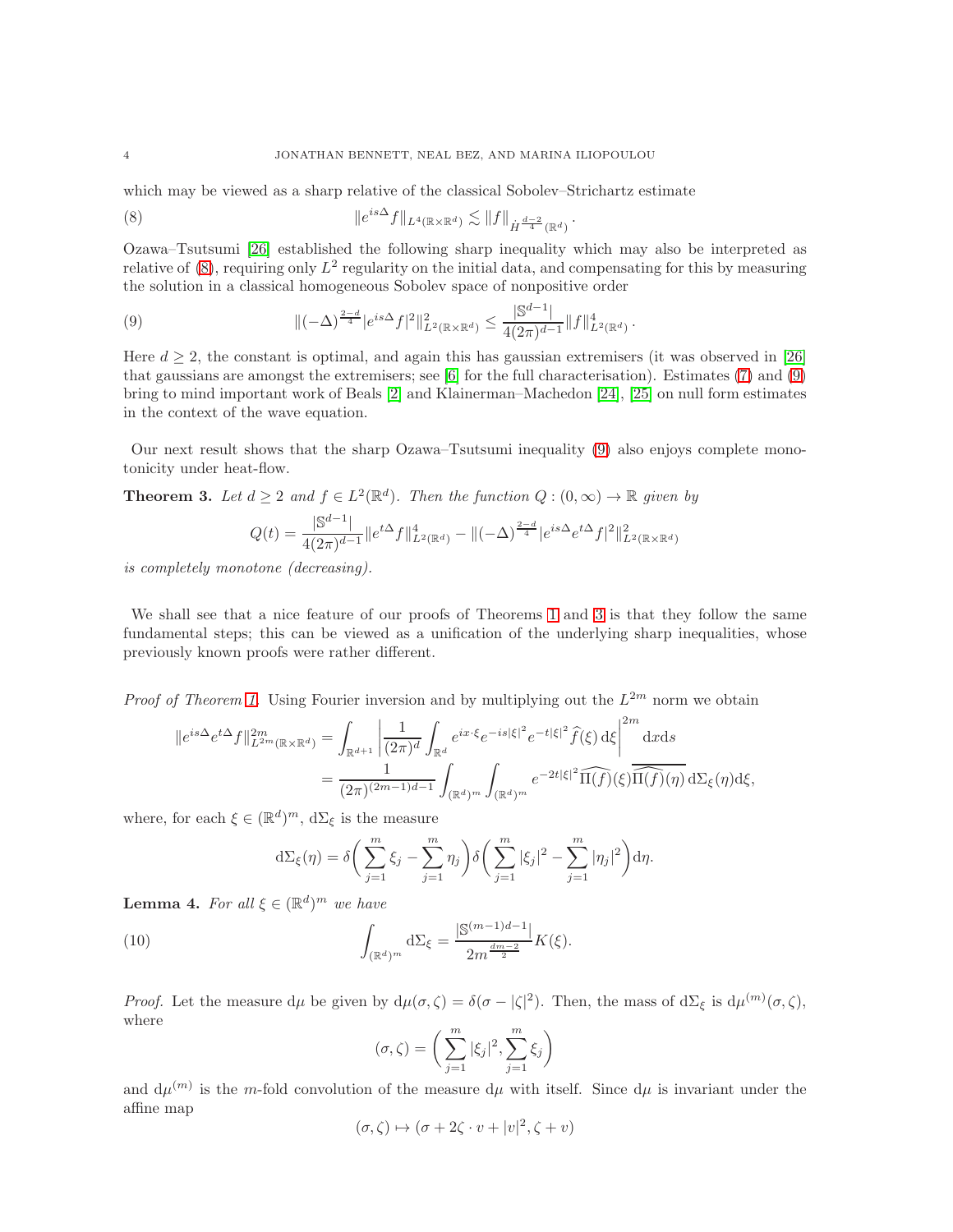for fixed  $v \in \mathbb{R}^d$ , it follows that

$$
d\mu^{(m)}(\sigma,\zeta) = d\mu^{(m)}(\sigma + 2\zeta \cdot v + m|v|^2, \zeta + mv).
$$

Choosing  $v = -\frac{\zeta}{m}$  we obtain

$$
d\mu^{(m)}(\sigma,\zeta) = d\mu^{(m)}(\sigma - \frac{1}{m}|\zeta|^2,0) = (\sigma - \frac{1}{m}|\zeta|^2)^{\frac{1}{2}(d(m-1)-2)}d\mu^{(m)}(1,0),
$$

where the second equality follows by a simple change of variables. The constant  $d\mu^{(m)}(1,0)$  can be computed using polar coordinates; finally we obtain

$$
\mathrm{d}\mu^{(m)}(\sigma,\zeta) = \frac{|\mathbb{S}^{(m-1)d-1}|}{2m^{\frac{d}{2}}}(\sigma-\tfrac{1}{m}|\zeta|^2)^{\frac{1}{2}(d(m-1)-2)}
$$

and using the identity

$$
m\sum_{j=1}^{m} |\xi_j|^2 - \left| \sum_{j=1}^{m} \xi_j \right|^2 = \sum_{1 \le i < j \le m} |\xi_i - \xi_j|^2
$$

we obtain the claimed expression for the mass of  $d\Sigma_{\xi}$ .

Remark 5. The above proof of Lemma 4 generalises the argument of Foschi in Lemmas 3.2 and 4.1 of [19] which covered the cases  $(m, d) \in \{(3, 1), (2, 2)\}.$ 

Using Lemma 4, we may write

$$
S(m,d)\mathfrak{I}_m(e^{t\Delta}f) = S(m,d)\int_{(\mathbb{R}^d)^m} e^{-2t|\xi|^2}|\widehat{\Pi(f)}(\xi)|^2 K(\xi) d\xi
$$
  
= 
$$
\frac{1}{(2\pi)^{(2m-1)d-1}}\int_{(\mathbb{R}^d)^m} \int_{(\mathbb{R}^d)^m} e^{-2t|\xi|^2}|\widehat{\Pi(f)}(\xi)|^2 d\Sigma_{\xi}(\eta) d\xi
$$

and since  $d\Sigma_{\xi}(\eta)d\xi = d\Sigma_{\eta}(\xi)d\eta$  and  $|\xi|^2 = |\eta|^2$  on the support of this measure, it follows that

$$
S(m,d)\mathfrak{I}_m(e^{t\Delta}f) = \frac{1}{2(2\pi)^{(2m-1)d-1}} \int_{(\mathbb{R}^d)^m} \int_{(\mathbb{R}^d)^m} e^{-2t|\xi|^2} (|\widehat{\Pi(f)}(\xi)|^2 + |\widehat{\Pi(f)}(\eta)|^2) d\Sigma_{\xi}(\eta) d\xi.
$$

Therefore

$$
Q(t)=\frac{1}{2(2\pi)^{(2m-1)d-1}}\int_{(\mathbb{R}^d)^m}\int_{(\mathbb{R}^d)^m}e^{-2t|\xi|^2}|\widehat{\Pi(f)}(\xi)-\widehat{\Pi(f)}(\eta)|^2\,\mathrm{d}\Sigma_\xi(\eta)\mathrm{d}\xi
$$

and  $Q$  is manifestly completely monotone (decreasing).  $\Box$ 

Proof of Corollary 2. It is helpful to write

$$
Q_{p,q,d}[f](t) = C_{p,q}^p ||e^{t\Delta} f||_{L^2(\mathbb{R}^d)}^p - ||e^{is\Delta}e^{t\Delta} f||_{L^p_s L^q_x(\mathbb{R} \times \mathbb{R}^d)}^p
$$

for the quantity  $Q(t)$  in the statement of Corollary 2.

When  $(m, d) \in \{(3, 1), (2, 2)\}\$ , Plancherel's theorem implies

$$
\mathfrak{I}_m(f) = (2\pi)^{dm} ||f||_{L^2(\mathbb{R}^d)}^{2m}
$$

and the complete monotonicity of  $Q_{6,6,1}[f](t)$  and  $Q_{4,4,2}[f](t)$  immediately follows from Theorem 1. Finally, using the identity

$$
\|e^{is\Delta}e^{t\Delta}f\|_{L_s^8L_x^4(\mathbb{R}\times\mathbb{R})}^8 = \|e^{is\Delta}e^{t\Delta}(f\otimes f)\|_{L^4(\mathbb{R}\times\mathbb{R}^2)}^4,
$$

where  $\Delta$  is either one-dimensional or two-dimensional depending on the context, we obtain

$$
Q_{8,4,1}[f](t) = Q_{4,4,2}[f \otimes f](t)
$$

and the complete monotonicity of  $Q_{8,4,1}[f](t)$  follows.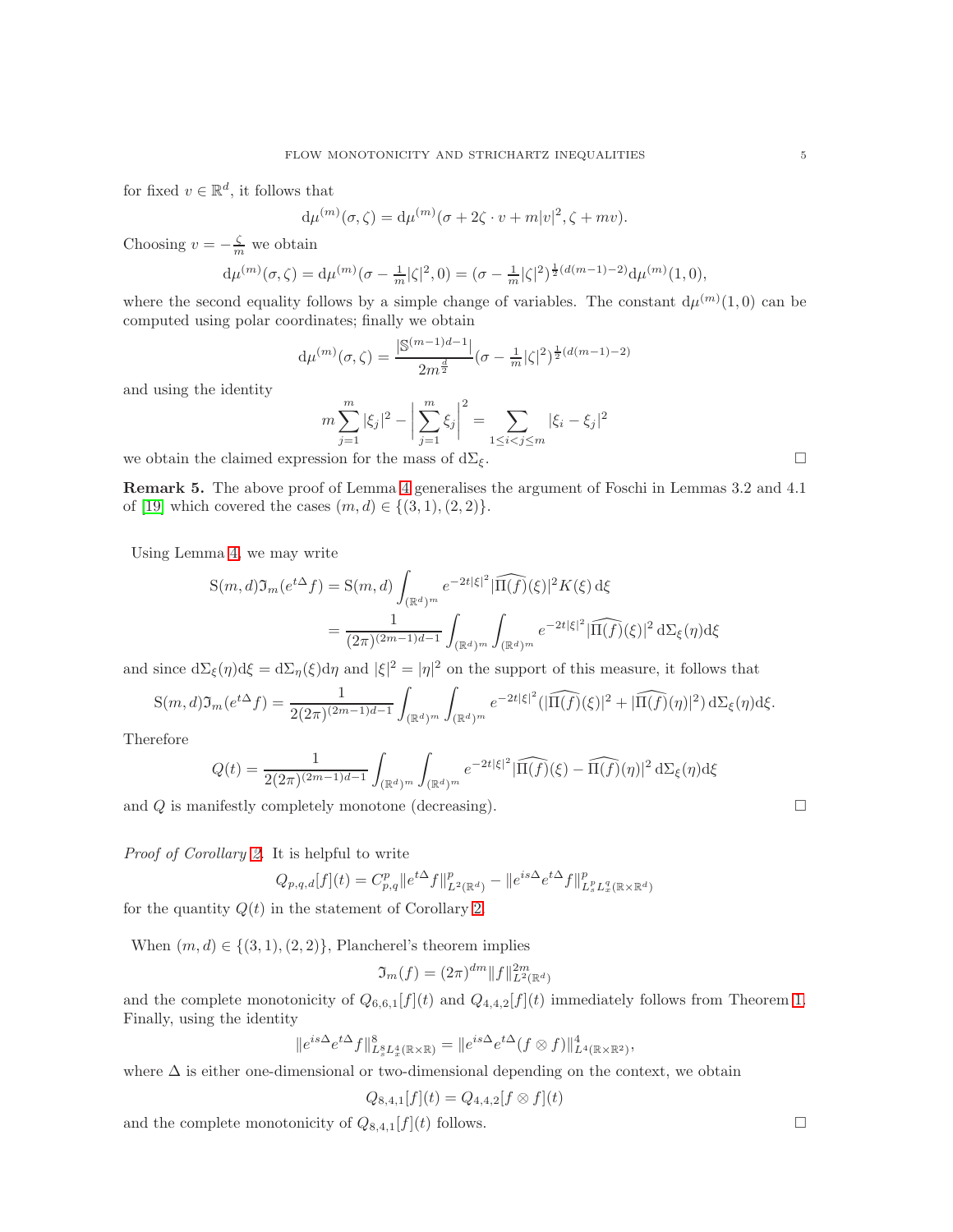Proof of Theorem 3. Using Plancherel's theorem in the space-time variables we obtain

$$
\|(-\Delta)^{\frac{2-d}{4}}|e^{is\Delta}e^{t\Delta}f|^2\|_{L^2(\mathbb{R}\times\mathbb{R}^d)}^2 = \frac{1}{(2\pi)^{d+1}}\int_{\mathbb{R}^{d+1}}|\zeta|^{2-d}||e^{is\Delta}t^{\Delta}f|^2(\tau,\zeta)|^2\,\mathrm{d}\zeta\mathrm{d}\tau.
$$

We have

$$
\widetilde{e^{is\Delta}e^{t\Delta}}f(\tau,\zeta) = 2\pi\delta(\tau+|\zeta|^2)\widehat{e^{t\Delta}f}(\zeta) = 2\pi\delta(\tau+|\zeta|^2)e^{-t|\zeta|^2}\widehat{f}(\zeta)
$$

and therefore

$$
|e^{i\widehat{\delta\Delta}t\Delta}f|^{2}(\tau,\zeta) = \frac{1}{(2\pi)^{d+1}}e^{i\widehat{\delta\Delta}t\Delta}f * \widetilde{e^{i\widehat{\delta\Delta}t\Delta}f}(\tau,\zeta)
$$
  

$$
= \frac{1}{(2\pi)^{d-1}}\int_{(\mathbb{R}^{d})^{2}}e^{-t|\xi|^{2}}\widehat{f}(\xi_{1})\widehat{\overline{f}}(\xi_{2})\delta(\tau+|\xi_{1}|^{2}-|\xi_{2}|^{2})\delta(\zeta-\xi_{1}-\xi_{2})\,\mathrm{d}\xi.
$$

Expanding the  $L^2$  norm gives

$$
\begin{split} \|( -\Delta)^{\frac{2-d}{4}} |e^{is\Delta} e^{t\Delta} f|^2 \|_{L^2(\mathbb{R} \times \mathbb{R}^d)}^2 \\ &= \frac{1}{(2\pi)^{3d-1}} \int_{(\mathbb{R}^d)^2} \int_{(\mathbb{R}^d)^2} e^{-t(|\xi|^2 + |\eta|^2)} |\xi_1 + \xi_2|^{2-d} \widehat{f}(\xi_1) \widehat{\overline{f}}(\xi_2) \overline{\widehat{f}(\eta_1) \widehat{\overline{f}}(\eta_2)} \times \\ &\delta(-|\xi_1|^2 + |\xi_2|^2 + |\eta_1|^2 - |\eta_2|^2) \delta(\xi_1 + \xi_2 - \eta_1 - \eta_2) \, d\xi d\eta \end{split}
$$

and a relabelling of the variables  $(\xi_1, \eta_1, \xi_2, \eta_2) \rightarrow (\xi_1, \eta_1, \eta_2, \xi_2)$  implies

$$
\|(-\Delta)^{\frac{2-d}{4}}|e^{is\Delta}e^{t\Delta}f|^2\|_{L^2(\mathbb{R}\times\mathbb{R}^d)}^2 = \frac{1}{(2\pi)^{3d-1}}\int_{(\mathbb{R}^d)^2}\int_{(\mathbb{R}^d)^2}e^{-2t|\xi|^2}\widehat{\Pi(f)}(\xi)\overline{\widehat{\Pi(f)}(\eta)}\,\mathrm{d}\Sigma_{\xi}(\eta)\mathrm{d}\xi
$$

where

$$
\Pi(f) = f \otimes f(-\cdot)
$$

and

$$
d\Sigma_{\xi}(\eta) = |\xi_1 + \eta_2|^{2-d} \delta(|\eta_1|^2 + |\eta_2|^2 - |\xi_1|^2 - |\xi_2|^2) \delta(\eta_1 - \eta_2 - (\xi_1 - \xi_2)) d\eta.
$$

Note that  $\Pi(f)$  and  $d\Sigma_{\xi}$  are not the same as in Theorem 1; importantly, however, we do have the following analogue of Lemma 4.

**Lemma 6.** For each  $\xi \in (\mathbb{R}^d)^2$  we have

$$
\int_{(\mathbb{R}^d)^2} \mathrm{d} \Sigma_\xi = \frac{|\mathbb{S}^{d-1}|}{4}\,.
$$

*Proof.* The change of variables  $(\zeta_1, \zeta_2) = (\eta_1 + \xi_2, \eta_2 + \xi_1)$  gives

$$
\int_{(\mathbb{R}^d)^2} d\Sigma_{\xi}(\eta) = \int_{(\mathbb{R}^d)^2} |\zeta_2|^{2-d} \delta(|\zeta_1 - \xi_2|^2 + |\zeta_2 - \xi_1|^2 - |\xi_1|^2 - |\xi_2|^2) \delta(\zeta_1 - \zeta_2) d\zeta
$$

$$
= \frac{1}{2} \int_{\mathbb{R}^d} |\zeta_2|^{2-d} \delta(|\zeta_2|^2 - \zeta_2 \cdot (\xi_1 + \xi_2)) d\zeta_2
$$

and changing to polar coordinates gives

$$
\int_{(\mathbb{R}^d)^2} d\Sigma_{\xi}(\eta) = \frac{1}{2} \int_{\mathbb{S}^{d-1}} \int_0^{\infty} \delta(r - \omega \cdot (\xi_1 + \xi_2)) dr d\omega = \frac{|\mathbb{S}^{d-1}|}{4}
$$

as claimed.  $\hfill \Box$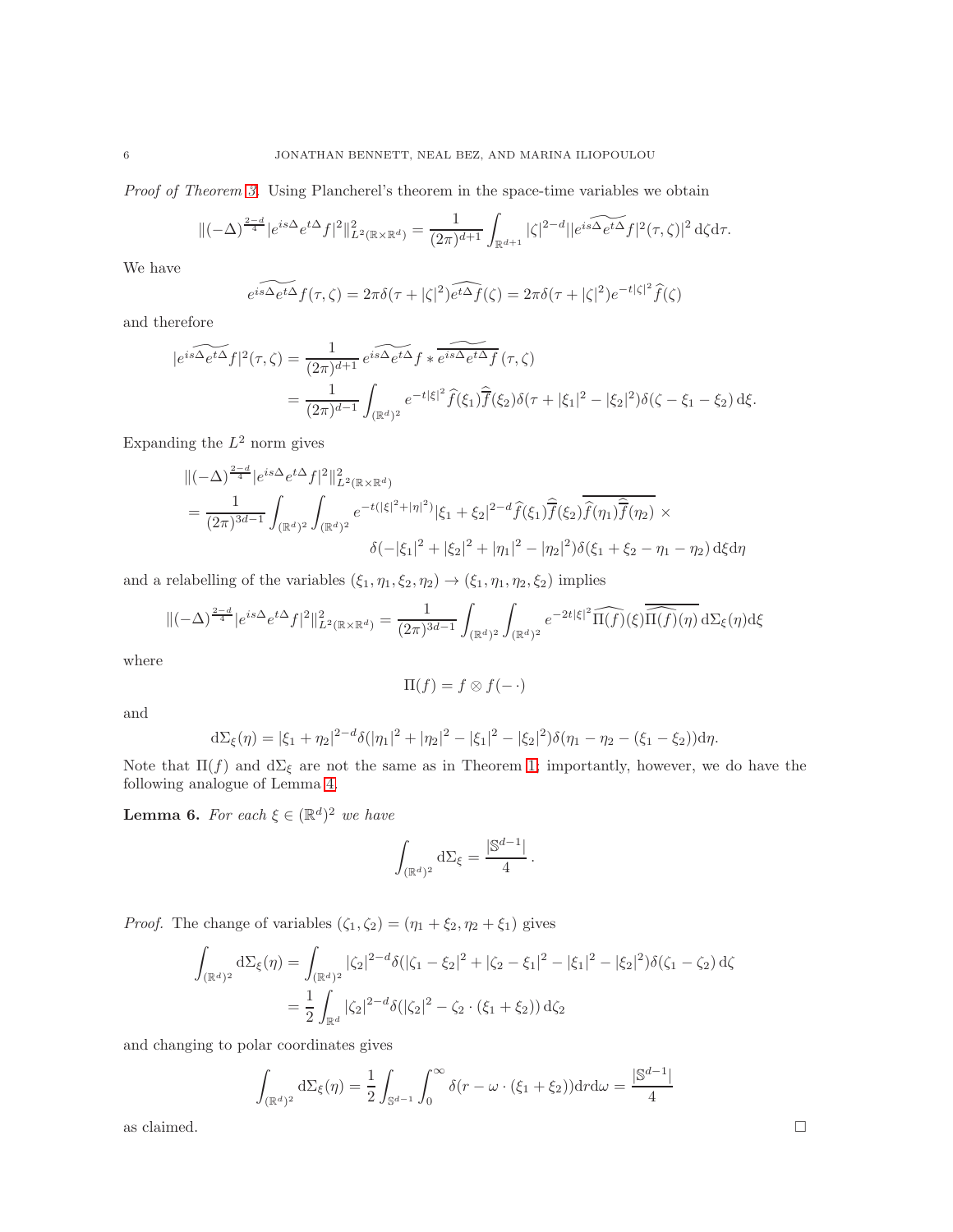By Lemma 6 and the symmetry relation  $d\Sigma_{\eta}(\xi)d\eta = d\Sigma_{\xi}(\eta)d\xi$ ,

$$
\frac{(2\pi)^{2d}|\mathbb{S}^{d-1}|}{4} \|e^{t\Delta}f\|_{L^{2}(\mathbb{R}^{d})}^{4} = \int_{(\mathbb{R}^{d})^{2}} \int_{(\mathbb{R}^{d})^{2}} e^{-2t|\xi|^{2}} |\widehat{\Pi(f)}(\xi)|^{2} d\Sigma_{\xi}(\eta) d\xi
$$

$$
= \frac{1}{2} \int_{(\mathbb{R}^{d})^{2}} \int_{(\mathbb{R}^{d})^{2}} e^{-2t|\xi|^{2}} (|\widehat{\Pi(f)}(\xi)|^{2} + |\widehat{\Pi(f)}(\eta)|^{2}) d\Sigma_{\xi}(\eta) d\xi
$$

from which we obtain

$$
Q(t) = \frac{1}{2(2\pi)^{3d-1}} \int_{(\mathbb{R}^d)^2} \int_{(\mathbb{R}^d)^2} e^{-2t|\xi|^2} |\widehat{\Pi(f)}(\xi) - \widehat{\Pi(f)}(\eta)|^2 d\Sigma_{\xi}(\eta) d\xi
$$

and hence  $Q$  is completely monotone (decreasing).

In the forthcoming subsections, we prove analogous results to Theorem 1 (and Corollary 2) for the wave and Klein–Gordon equations.

2.2. The wave equation. We consider pairs  $(m, d)$  such that  $d \geq 3$  and  $m \geq 2$ , or  $d = 2$  and  $m \geq 3$ . Define an associated exponent  $\beta \geq 0$  by

$$
\beta = \beta(m) = \frac{(d-1)(m-1) - 2}{2}
$$

and a constant  $A(m, d)$  by

$$
\mathbf{A}(2,d)=\frac{|\mathbb{S}^{d-1}|}{2^{d-2}}
$$

and for  $m \geq 3$ ,

$$
A(m, d) = \frac{|\mathbb{S}^{d-1}|^{m-1}}{2^{2\beta(m)+1}} \prod_{j=2}^{m-1} B(d-1, \beta(j)+1).
$$

Here,  $B(x, y) = \int_0^1 r^{x-1} (1 - r)^{y-1} dr$  is the beta function.

**Theorem 7.** Suppose either  $d \geq 3$  and  $m \geq 2$ , or  $d = 2$  and  $m \geq 3$ . For any  $f \in \Upsilon_m$  the function  $Q:(0,\infty)\to\mathbb{R}$  given by

$$
Q(t) = W(m, d)\mathfrak{I}_m(e^{-tD}f) - ||e^{isD}e^{-tD}f||_{L^{2m}(\mathbb{R}\times\mathbb{R}^d)}^{2m}
$$

is completely monotone (decreasing). Here, the constant  $W(m, d)$  is given by

$$
W(m, d) = \frac{2^{\beta(m)}}{(2\pi)^{(2m-1)d-1}} A(m, d),
$$

 $\Pi(f)$  is the m-fold tensor product

$$
\Pi(f) = D^{\frac{1}{2}}f \otimes \cdots \otimes D^{\frac{1}{2}}f
$$

and

$$
K(\xi) = \left(\sum_{1 \le i < j \le m} (|\xi_i| |\xi_j| - \xi_i \cdot \xi_j)\right)^{\frac{1}{2}((d-1)(m-1)-2)}
$$

Recall that we are using the familiar notation  $D = \sqrt{-\Delta}$ . In the special cases  $(m, d) \in \{(3, 2), (2, 3)\}$ where  $\beta = 0$  we have

$$
\mathfrak{I}_m(f) = (2\pi)^{dm} ||f||_{\dot{H}^{\frac{1}{2}}(\mathbb{R}^d)}^{2m},
$$

where  $\dot{H}^{\frac{1}{2}}(\mathbb{R}^d)$  denotes the homogeneous Sobolev space of order  $\frac{1}{2}$ , and Theorem 7 immediately yields the following.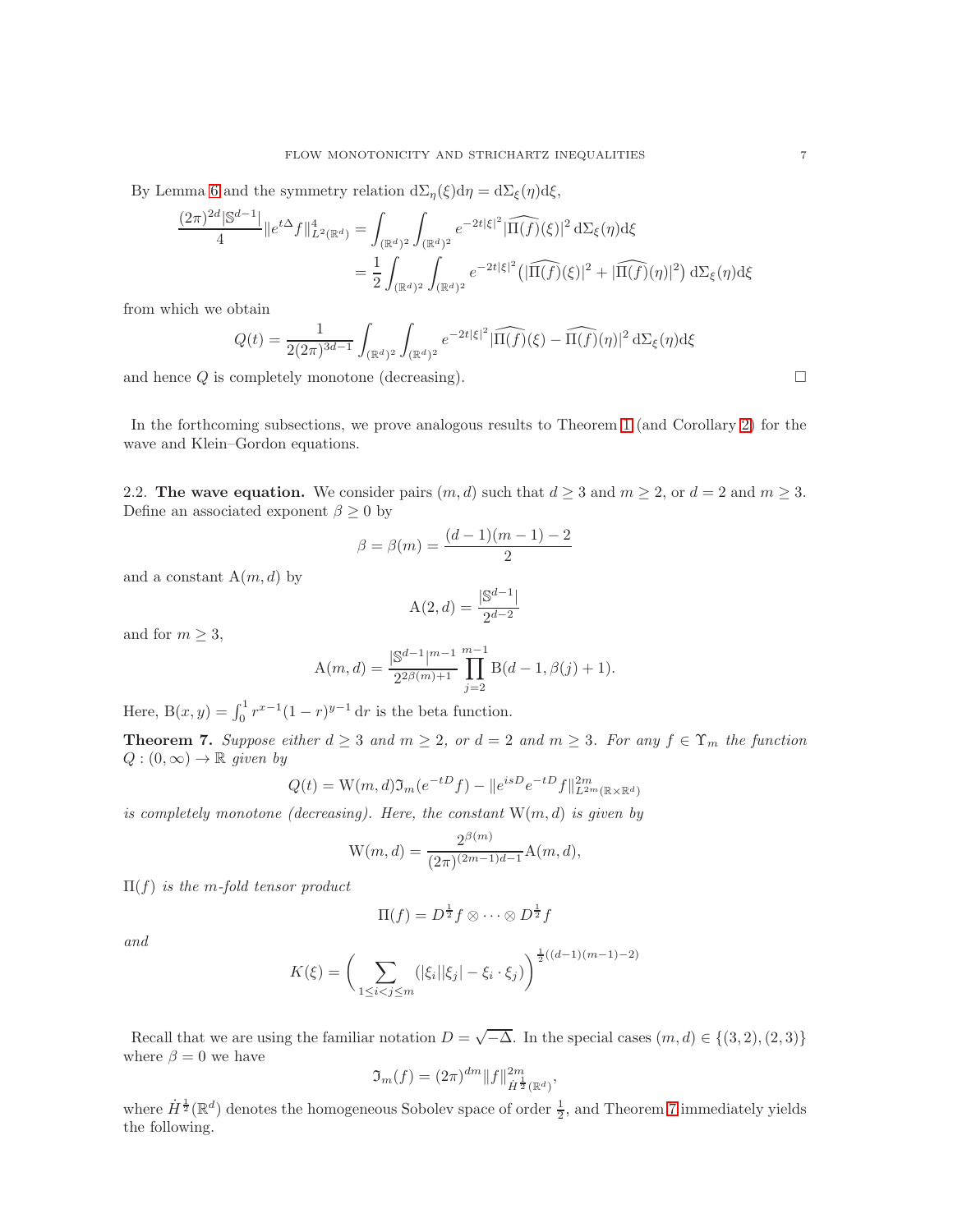**Corollary 8.** Suppose  $(p,d) \in \{(6,2), (4,3)\}$  and  $f \in \dot{H}^{\frac{1}{2}}(\mathbb{R}^d)$ . Then the function  $Q : (0,\infty) \to \mathbb{R}$ given by

$$
Q(t) = C_p^p ||e^{-tD}f||_{\dot{H}^{\frac{1}{2}}(\mathbb{R}^d)}^p - ||e^{isD}e^{-tD}f||_{L^p(\mathbb{R}\times\mathbb{R}^d)}^p
$$

is completely monotone (decreasing), where

$$
C_4 = (2\pi)^{-1/4}
$$
 and  $C_6 = (2\pi)^{-1/6}$ .

The sharp Strichartz inequalities obtained by comparing  $Q(t)$  as  $t \to 0$  and  $t \to \infty$  in Corollary 8 are

(11) 
$$
\|e^{isD}f\|_{L^6(\mathbb{R}\times\mathbb{R}^2)} \leq \frac{1}{(2\pi)^{\frac{1}{6}}}\|f\|_{\dot{H}^{\frac{1}{2}}(\mathbb{R}^2)}
$$

and

(12) 
$$
\|e^{isD}f\|_{L^4(\mathbb{R}\times\mathbb{R}^3)} \leq \frac{1}{(2\pi)^{\frac{1}{4}}}\|f\|_{\dot{H}^{\frac{1}{2}}(\mathbb{R}^3)}
$$

and these were first obtained by Foschi [19]. In [19], a full characterisation of the extremisers was also found; in particular, the initial data

$$
f(x) = (1 + |x|^2)^{-\frac{1}{2}(d-1)}
$$

is extremal for (11) and (12), with  $d = 2$  and  $d = 3$ , respectively. Equivalently, f such that

$$
\widehat{f}(\xi) = \frac{1}{|\xi|} e^{-|\xi|}
$$

is extremal for both (11) and (12), and the relevance of the flow  $e^{-tD}f$  becomes more apparent.

For general  $d$  and  $m$  under consideration in Theorem 7, the underlying sharp inequality is an analogue of (6) for the wave equation and this was proved in [8].

Proof of Theorem 7. We have

$$
\begin{split} \|e^{isD}e^{-tD}f\|_{L^{2m}(\mathbb{R}\times\mathbb{R}^d)}^{2m} &= \int_{\mathbb{R}^{d+1}} \left| \frac{1}{(2\pi)^d} \int_{\mathbb{R}^d} e^{ix\cdot\xi} e^{is|\xi|} e^{-t|\xi|} \widehat{f}(\xi) \, \mathrm{d}\xi \right|^{2m} \mathrm{d}x \mathrm{d}s \\ &= \frac{1}{(2\pi)^{(2m-1)d-1}} \int_{(\mathbb{R}^d)^m} \int_{(\mathbb{R}^d)^m} e^{-2t\sum_{j=1}^m |\xi_j|} \widehat{\Pi(f)}(\xi) \overline{\widehat{\Pi(f)}(\eta)} \, \mathrm{d}\Sigma_{\xi}(\eta) \mathrm{d}\xi, \end{split}
$$

where

$$
d\Sigma_{\xi}(\eta) = \delta \left( \sum_{j=1}^{m} \xi_j - \sum_{j=1}^{m} \eta_j \right) \delta \left( \sum_{j=1}^{m} |\xi_j| - \sum_{j=1}^{m} |\eta_j| \right) \prod_{j=1}^{m} |\eta_j|^{-\frac{1}{2}} |\xi_j|^{-\frac{1}{2}} d\eta.
$$

Lemma 9. If

$$
\Phi(\xi, \eta) = \left(\frac{\prod_{j=1}^m |\xi_j|}{\prod_{j=1}^m |\eta_j|}\right)^{\frac{1}{2}}
$$

then

(13) 
$$
\int_{(\mathbb{R}^d)^m} \Phi \, d\Sigma_{\xi} = 2^{\beta} A(m, d) K(\xi).
$$

Proof. Lemma 3.1 in [8] implies that

$$
\int_{(\mathbb{R}^d)^m} \prod_{j=1}^m |\eta_j|^{-1} \delta\left(\sigma - \sum_{j=1}^m |\eta_j|\right) \delta\left(\zeta - \sum_{j=1}^m \eta_j\right) d\eta = A(m, d)(\sigma^2 - |\zeta|^2)^{\beta}
$$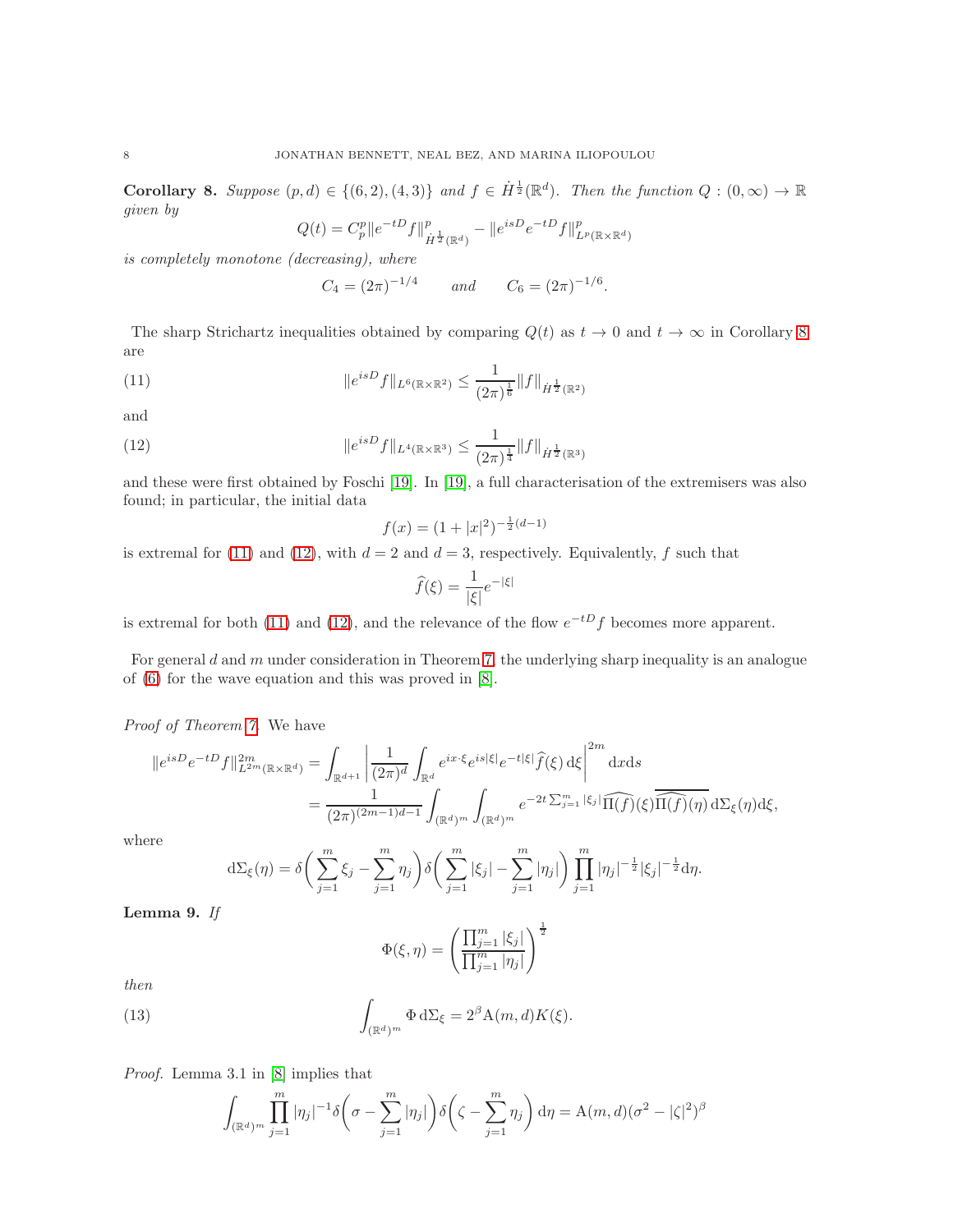and applying this with

 $(\sigma, \zeta) = \left(\sum_{m=1}^{m} \zeta_m\right)^{m}$  $\sum_{j=1}^{m} |\xi_j|, \sum_{j=1}^{m}$  $j=1$  $\xi_j$  $\overline{ }$ 

we obtain (13).

By Lemma 9,

$$
W(m,d)\mathfrak{I}_m(e^{-tD}f) = W(m,d)\int_{(\mathbb{R}^d)^m} e^{-2t\sum_{j=1}^m|\xi_j|}|\widehat{\Pi(f)}(\xi)|^2 K(\xi) d\xi
$$
  
= 
$$
\frac{1}{(2\pi)^{(2m-1)d-1}}\int_{(\mathbb{R}^d)^m}\int_{(\mathbb{R}^d)^m} e^{-2t\sum_{j=1}^m|\xi_j|}|\widehat{\Pi(f)}(\xi)|^2 \Phi(\xi,\eta) d\Sigma_{\xi}(\eta) d\xi
$$

and since  $\Phi(\eta, \xi) = \Phi(\xi, \eta)^{-1}$ , it follows that  $W(m, d)\mathfrak{I}_m(e^{-tD}f)$  coincides with

$$
\frac{1}{2(2\pi)^{(2m-1)d-1}}\int_{(\mathbb{R}^d)^m}\int_{(\mathbb{R}^d)^m}e^{-2t\sum_{j=1}^m|\xi_j|}(|\widehat{\Pi(f)}(\xi)|^2\Phi(\xi,\eta)+|\widehat{\Pi(f)}(\eta)|^2\Phi(\xi,\eta)^{-1})\,\mathrm{d}\Sigma_{\xi}(\eta)\mathrm{d}\xi.
$$

Hence

$$
Q(t) = \frac{1}{2(2\pi)^{(2m-1)d-1}} \int_{(\mathbb{R}^d)^m} \int_{(\mathbb{R}^d)^m} e^{-2t \sum_{j=1}^m |\xi_j|} |\widehat{\Pi(f)}(\xi) \Phi(\xi, \eta)|^{\frac{1}{2}} - \widehat{\Pi(f)}(\eta) \Phi(\xi, \eta)^{-\frac{1}{2}}|^2 d\Sigma_{\xi}(\eta) d\xi
$$

and  $Q$  is completely monotone (decreasing).

2.3. The Klein–Gordon equation. In the case  $m = 2$  we can also prove an analogous monotonicity phenomenon for the Klein–Gordon propagator  $e^{is\sqrt{1-\Delta}}$ . To state this, it is convenient to introduce the notation

$$
\phi(\varrho) = \sqrt{1 + \varrho^2}.
$$

**Theorem 10.** Let  $d \geq 2$  and  $f \in \Upsilon_2$ . Then the function  $Q : (0, \infty) \to \mathbb{R}$  given by

$$
Q(t) = \frac{|\mathbb{S}^{d-1}|}{2^{\frac{d-1}{2}} (2\pi)^{3d-1}} \mathfrak{I}_2(e^{-t\sqrt{1-\Delta}}f) - \|e^{is\sqrt{1-\Delta}}e^{-t\sqrt{1-\Delta}}f\|_{L^4(\mathbb{R}\times\mathbb{R}^d)}^4
$$

is completely monotone (decreasing). Here,  $\Pi(f)$  is the tensor product

$$
\Pi(f) = \phi(D)^{\frac{1}{2}} f \otimes \phi(D)^{\frac{1}{2}} f
$$

and

$$
K(\xi) = \frac{(\phi(|\xi_1|)\phi(|\xi_2|) - \xi_1 \cdot \xi_2 - 1)^{\frac{d-2}{2}}}{(\phi(|\xi_1|)\phi(|\xi_2|) - \xi_1 \cdot \xi_2 + 1)^{\frac{1}{2}}}.
$$

**Corollary 11.** Suppose  $d \in \{2,3\}$  and  $f \in H^{\frac{1}{2}}(\mathbb{R}^d)$ . Then the function  $Q_0 : (0,\infty) \to \mathbb{R}$  given by

$$
Q_0(t) = C_d^4 \|e^{-t\sqrt{1-\Delta}}f\|_{H^{\frac{1}{2}}(\mathbb{R}^d)}^4 - \|e^{is\sqrt{1-\Delta}}e^{-t\sqrt{1-\Delta}}f\|_{L^4(\mathbb{R}\times\mathbb{R}^d)}^4
$$

is completely monotone (decreasing), where

$$
C_2 = 2^{-\frac{1}{4}}
$$
 and  $C_3 = (2\pi)^{-\frac{1}{4}}$ .

Here,  $H^{\frac{1}{2}}(\mathbb{R}^d)$  denotes the inhomogeneous Sobolev space of order  $\frac{1}{2}$ . The sharp Strichartz inequalities contained in Corollary 11 by comparing  $Q_0(t)$  as  $t \to 0$  and  $t \to \infty$  were first proved by Quilodrán [28]. There are no extremisers for these sharp inequalities; however, if

(14) 
$$
\widehat{f}_a(\xi) = \frac{1}{\sqrt{1+|\xi|^2}} e^{-a\sqrt{1+|\xi|^2}}
$$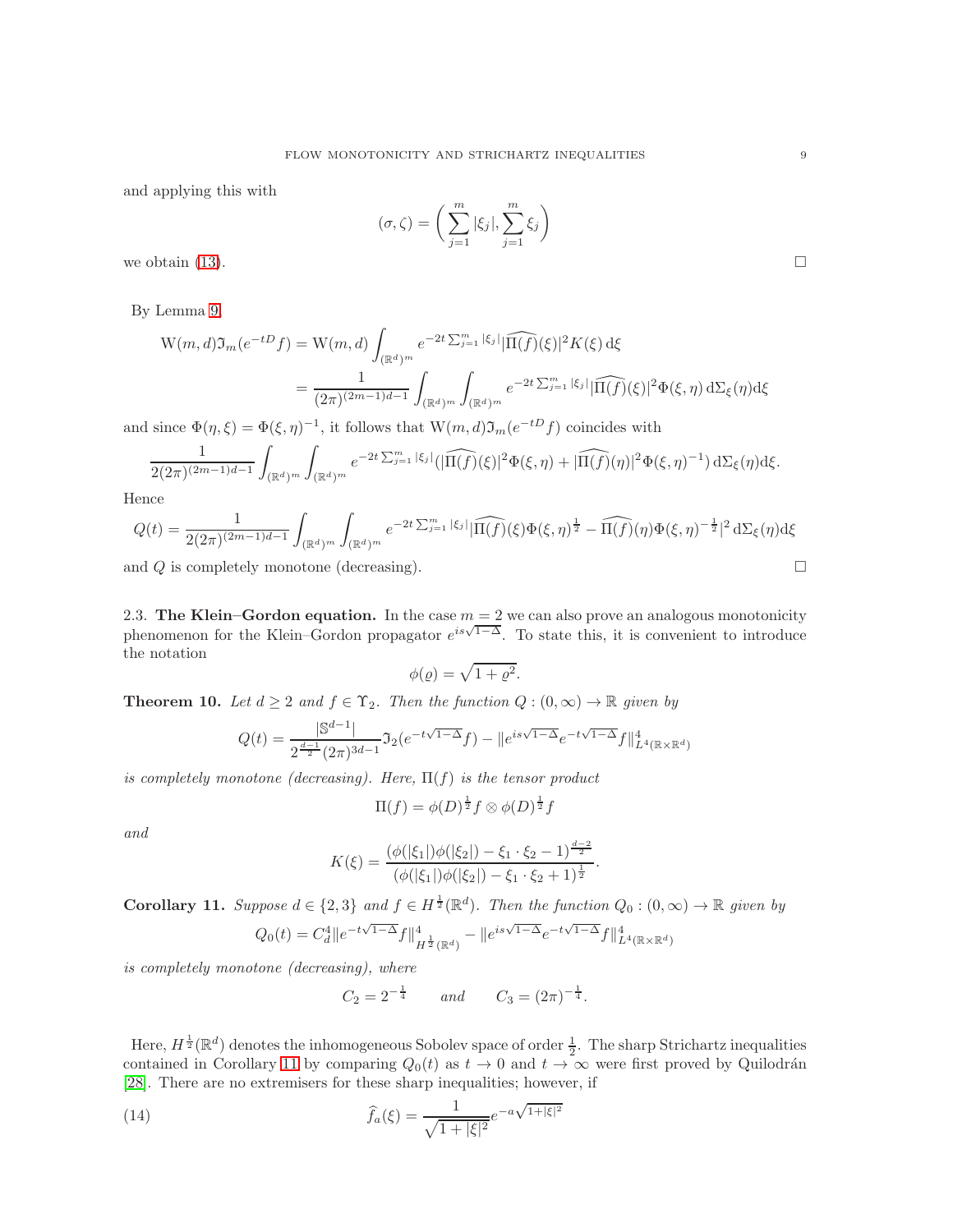then  $(f_a)$  is an extremising sequence as  $a \to \infty$  and  $a \to 0+$  for  $d=2$  and  $d=3$ , respectively. Again, we see a connection with the associated flow  $e^{-t\sqrt{1-\Delta}}f$ .

For general  $d \geq 2$ , the underlying sharp inequality in Theorem 10 (associated with Q rather than  $Q_0$ ) was proved by Jeavons in [22], which does have extremisers; for example, the functions given in  $(14).$ 

Proof of Theorem 10. We have

$$
\|e^{is\sqrt{1-\Delta}}e^{-t\sqrt{1-\Delta}}f\|_{L^4(\mathbb{R}\times\mathbb{R}^d)}^4=\frac{1}{(2\pi)^{3d-1}}\int_{(\mathbb{R}^d)^2}\int_{(\mathbb{R}^d)^2}e^{-2t\sum_{j=1}^2\phi(|\xi_j|)}\widehat{\Pi(f)}(\xi)\overline{\widehat{\Pi(f)}(\eta)}\,\mathrm{d}\Sigma_\xi(\eta)\mathrm{d}\xi,
$$

where

$$
d\Sigma_{\xi}(\eta) = \delta \left( \sum_{j=1}^{2} \xi_j - \sum_{j=1}^{2} \eta_j \right) \delta \left( \sum_{j=1}^{2} \phi(|\xi_j|) - \sum_{j=1}^{2} \phi(|\eta_j|) \right) \prod_{j=1}^{2} \phi(|\eta_j|)^{-\frac{1}{2}} \phi(|\xi_j|)^{-\frac{1}{2}} d\eta.
$$

Lemma 12. If

$$
\Phi(\xi, \eta) = \left(\frac{\phi(|\xi_1|)\phi(|\xi_2|)}{\phi(|\eta_1|)\phi(|\eta_2|)}\right)^{\frac{1}{2}}
$$

then

(15) 
$$
\int_{(\mathbb{R}^d)^2} \Phi \, d\Sigma_{\xi} = \frac{|\mathbb{S}^{d-1}|}{2^{\frac{d-1}{2}}} K(\xi).
$$

Proof. Lemma 1 in [22] implies

$$
\int_{(\mathbb{R}^d)^2} \prod_{j=1}^2 \phi(|\eta_j|)^{-1} \delta\left(\sigma - \sum_{j=1}^2 \phi(|\eta_j|)\right) \delta\left(\zeta - \sum_{j=1}^2 \eta_j\right) d\eta = \frac{|\mathbb{S}^{d-1}|}{2^{d-2}} \frac{(\sigma^2 - |\zeta|^2 - 4)^{\frac{d-2}{2}}}{(\sigma^2 - |\zeta|^2)^{\frac{1}{2}}}
$$

and applying this with  $(\sigma, \zeta) = (\phi(|\xi_1|) + \phi(|\xi_2|), \xi_1 + \xi_2)$  gives the desired conclusion.

From Lemma 12 it follows that

$$
Q(t) = \frac{1}{2(2\pi)^{3d-1}} \int_{(\mathbb{R}^d)^2} \int_{(\mathbb{R}^d)^2} e^{-2t \sum_{j=1}^2 \phi(|\xi_j|)} |\widehat{\Pi(f)}(\xi) \Phi(\xi, \eta)^{\frac{1}{2}} - \widehat{\Pi(f)}(\eta) \Phi(\xi, \eta)^{-\frac{1}{2}}|^2 d\Sigma_{\xi}(\eta) d\xi
$$

and  $Q$  is completely monotone (decreasing).

Proof of Corollary 11. It suffices to show that the difference

$$
R(t) = \frac{2^{\frac{d-1}{2}} (2\pi)^{3d-1}}{|\mathbb{S}^{d-1}|} (Q_0(t) - Q(t))
$$

is completely monotone (decreasing). A straightforward calculation shows that

$$
R(t) = \int_{(\mathbb{R}^d)^2} e^{-2t(\phi(|\xi_1|) + \phi(|\xi_2|))} \phi(|\xi_1|) \phi(|\xi_2|) |\widehat{f}(\xi_1)|^2 |\widehat{f}(\xi_2)|^2 (\widetilde{C}_d - K(\xi)) d\xi,
$$

where  $\widetilde{C}_2 = \frac{1}{\sqrt{2}}$  $\frac{1}{2}$  and  $C_3 = 1$ . It is easy to check that for each  $d = 2, 3$  we have the pointwise inequality  $K(\xi) \leq \widetilde{C}_d$  for each  $\xi \in (\mathbb{R}^d)^2$ , and the completely monotonicity of R, and hence  $Q_0$ , follows.  $\Box$ 

$$
f_{\rm{max}}
$$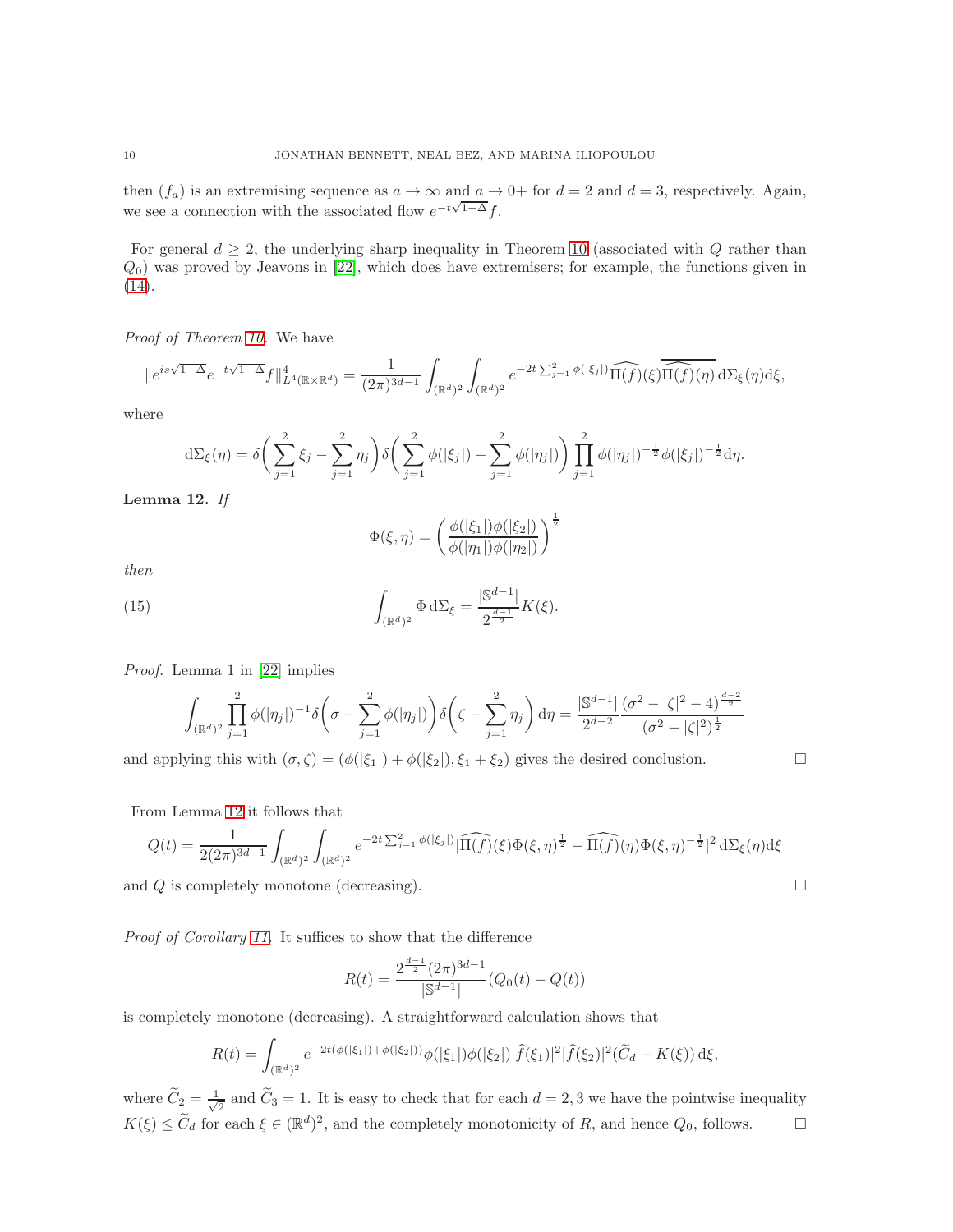#### 3. Monotonicity by PDE methods

The approach in Section 2, being heavily Fourier-analytic, relied crucially on the Lebesgue exponents involved being even integers. As we saw, in such situations we are able to identify monotonicity properties underlying Strichartz inequalities with sharp constants. In this section we observe that if one is prepared to sacrifice sharp constants, then monotonicity may be found for quite general Lebesgue exponents.

**Theorem 13.** If  $(p, q, d)$  are Schrödinger admissible then there exists a constant  $c \geq C_{p,q}$  such that

$$
t \mapsto c^p \|e^{t\Delta}f\|_{L^2(\mathbb{R}^d)}^p - \|e^{is\Delta}e^{t\Delta}f\|_{L^p_sL^q_x(\mathbb{R}\times\mathbb{R}^d)}^p
$$

is nonincreasing.

Proof. Consider the quantity

$$
Q(t) = c^{p} \left( \int_{\mathbb{R}^{d}} |u(0, t, x)|^{2} dx \right)^{p/2} - \int_{\mathbb{R}} \left( \int_{\mathbb{R}^{d}} |u(s, t, x)|^{q} dx \right)^{p/q} ds,
$$

where  $u : \mathbb{R} \times (0, \infty) \times \mathbb{R}^d \to \mathbb{C}$  satisfies (5). Differentiating with respect to t we find that

$$
p^{-1}Q'(t) = c^p \|u_0\|_2^{p-2} \text{Re} \int_{\mathbb{R}^d} \overline{u}_0 \Delta u_0 - \text{Re} \int_{\mathbb{R}} \left( \int_{\mathbb{R}^d} |u|^q \, dx \right)^{p/q-1} \left( \int_{\mathbb{R}^d} |u|^{q-2} \overline{u} \Delta u \, dx \right) ds.
$$

Here, we are suppressing the t-dependence on the right-hand side and  $u_0$  is the initial data of the Schrödinger evolution (i.e.  $u_0(t, x) = u(0, t, x)$ ). Integrating by parts we obtain

$$
\begin{aligned} \n\int_{\mathbb{R}^d} p^{-1} Q'(t) &= \int_{\mathbb{R}} \left( \int_{\mathbb{R}^d} |u|^q \, \mathrm{d}x \right)^{p/q-1} \left\{ \int_{\mathbb{R}^d} |u|^{q-2} |\nabla u|^2 \, \mathrm{d}x + \left( \frac{q-2}{4} \right) \int_{\mathbb{R}^d} |u|^{q-4} |\nabla (|u|^2)|^2 \, \mathrm{d}x \right\} \, \mathrm{d}s \\ \n&- c^p \|u_0\|_2^{p-2} \|\nabla u_0\|_2^2 \n\end{aligned}
$$

Since

$$
\int_{\mathbb{R}^d} |u|^{q-4} |\nabla (|u|^2)|^2 \, \mathrm{d}x \lesssim \int_{\mathbb{R}^d} |u|^{q-2} |\nabla u|^2 \, \mathrm{d}x,
$$

it suffices to show that

$$
\int_{\mathbb{R}} \left( \int_{\mathbb{R}^d} |u|^q \, \mathrm{d}x \right)^{p/q-1} \left( \int_{\mathbb{R}^d} |u|^{q-2} |\nabla u|^2 \, \mathrm{d}x \right) \mathrm{d}s \lesssim \|u_0\|_2^{p-2} \|\nabla u_0\|_2^2,
$$

which in turn would follow from

(17) 
$$
\int_{\mathbb{R}} \left( \int_{\mathbb{R}^d} |u|^q \, dx \right)^{\frac{p-2}{q}} \left( \int_{\mathbb{R}^d} |\nabla u|^q \, dx \right)^{\frac{2}{q}} \, ds \lesssim \|u_0\|_2^{p-2} \|\nabla u_0\|_2^2
$$

by an application of Hölder's inequality in the second inner integral. However,  $(17)$  follows from a further application of Hölder's inequality in the variable  $s$ , followed by two applications of the Strichartz inequality  $(18)$ . Here we have used the fact that if u solves the Schrödinger equation then so does  $\nabla u$ .

We remark that when  $p = q$  the identity (16) identifies the Sobolev–Strichartz inequality

$$
\int_{\mathbb{R}} \left\{ \int_{\mathbb{R}^d} |u|^q \left| \frac{\nabla u}{u} \right|^2 dx + \left( \frac{q-2}{4} \right) \int_{\mathbb{R}^d} |u|^q \left| \frac{\nabla (|u|^2)}{|u|^2} \right|^2 dx \right\} ds \leq c^p \|u_0\|_2^{p-2} \|\nabla u_0\|_2^2
$$

as a certain "dual" form of the classical Strichartz inequality

$$
\int_{\mathbb{R}} \int_{\mathbb{R}^d} |u|^p \, \mathrm{d}x \mathrm{d}s \le c^p \|u_0\|_2^p.
$$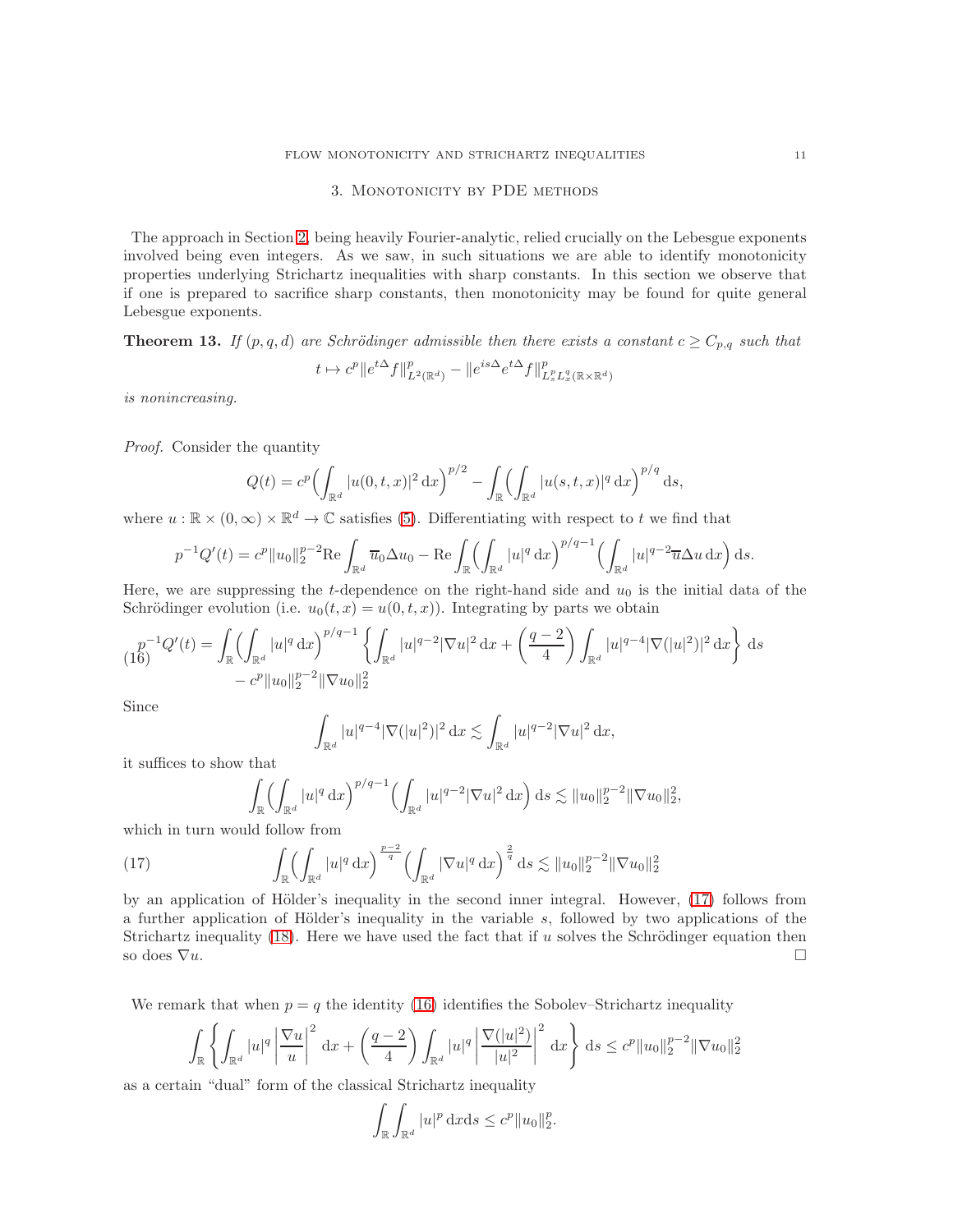As we saw in Section 2, if  $q \in 2\mathbb{N}$  and q divides p at least, both of the above inequalities may be established with the sharp constant  $c = C_{p,q}$ .

As we remarked in the introduction, it is conceivable that the above argument may be adapted to more general settings, such as Strichartz estimates on Riemannian manifolds (see, for example [20]).

#### 4. Monotonicity and the Stein–Tomas restriction theorem in low dimensions

As we have seen, the Fourier-analytic methods in Section 2 apply equally well in the setting of various different dispersive and wave equations. It is therefore reasonable to expect similar monotonicity statements concerning more general dispersive (pseudo-differential) equations. A convenient context for such an analysis is that of the Stein–Tomas restriction theorem. For simplicity we restrict our attention to two-dimensional surfaces in  $\mathbb{R}^3$ , although as will be apparent, similar statements are possible for curves in the plane.

Consider the Fourier extension operator

$$
\mathcal{E}g(x,s) := \int_U g(\xi) e^{i(s\phi(\xi) + x \cdot \xi)} \,\mathrm{d}\xi
$$

associated with the smooth graphing function  $\phi: U \to [0, \infty)$ , where U is some compact subset of  $\mathbb{R}^2$ . We assume that  $\phi$  graphs a smooth convex surface S with everywhere nonvanishing curvature.

Now, for  $g \in L^2(U)$  and  $t \ge 0$  let  $g_t(\xi) = e^{-t\phi(\xi)}g(\xi)$ .

**Theorem 14.** There exists a constant  $c < \infty$  such that the function  $Q : (0, \infty) \to \mathbb{R}$  given by

$$
Q(t) = c||g_t||_{L^2(U)}^4 - ||\mathcal{E}g_t||_{L^4_{x,s}(\mathbb{R}^2 \times \mathbb{R})}^4
$$

is completely monotone (decreasing).

*Proof.* For  $F: U \times U \to \mathbb{C}$  and  $\xi = (\xi_1, \xi_2) \in U \times U$  let

$$
PF(\xi) = \int_{U \times U} F(\eta) \, d\Sigma_{\xi}(\eta)
$$

where

$$
d\Sigma_{\xi}(\eta) = \delta(\xi_1 + \xi_2 - \eta_1 - \eta_2)\delta(\phi(\xi_1) + \phi(\xi_2) - \phi(\eta_1) - \phi(\eta_2))d\eta.
$$

Notice that if 1 denotes the constant function equal to 1 on  $U \times U$  then

$$
P1(\xi) = \mu * \mu(\xi_1 + \xi_2, \phi(\xi_1) + \phi(\xi_2)),
$$

where the S-carried measure  $d\mu$  is given by

$$
\int \psi \, \mathrm{d}\mu := \int_U \psi(u, \phi(u)) \, \mathrm{d}u.
$$

The nonvanishing curvature of the surface S guarantees that  $\mu * \mu$  is a bounded function on  $\mathbb{R}^3$ , and thus there exists a constant  $c < \infty$  such that  $P1(\xi) \leq c$  for all  $\xi \in U \times U$ .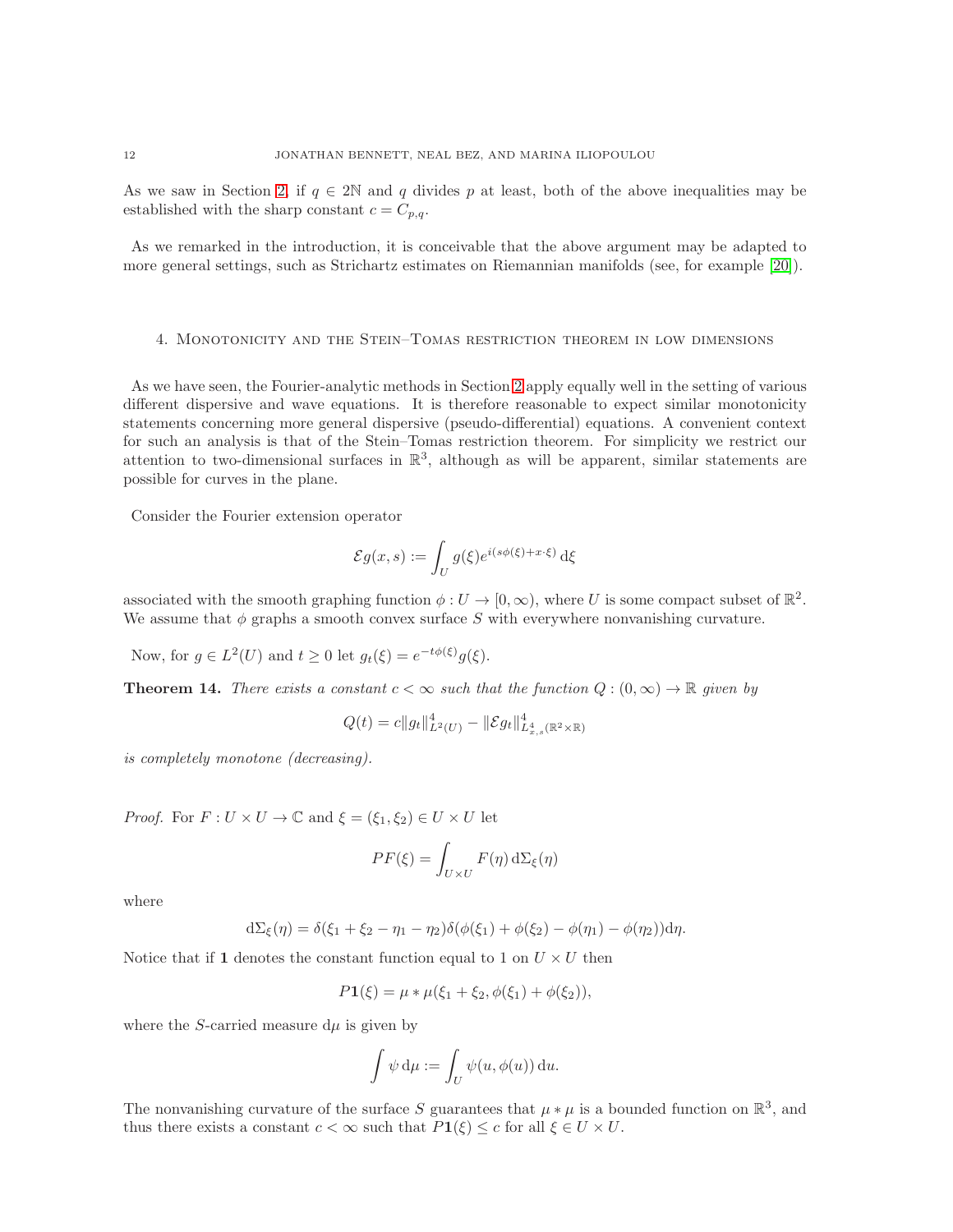Next we choose the constant c in the definition of Q to be  $||P1||_{\infty}$ . Multiplying out the powers in the expression for  $Q$  and using Fubini's theorem we obtain

$$
Q(t) = c \int_U |g_t(\xi_1)|^2 d\xi_1 \int_U |g_t(\xi_2)|^2 d\xi_2
$$
  
\n
$$
- \int_{U^4} g_t(\xi_1) g_t(\xi_2) \overline{g_t(\eta_1) g_t(\eta_2)} \delta(\xi_1 + \xi_2 - \eta_1 - \eta_2) \delta(\phi(\xi_1) + \phi(\xi_2) - \phi(\eta_1) - \phi(\eta_2)) d\eta d\xi
$$
  
\n
$$
= c \int_{U^2} |G_t(\xi)|^2 d\xi - \int_{U^4} G_t(\xi) \overline{G_t(\eta)} d\Sigma_{\xi}(\eta) d\xi
$$
  
\n
$$
= c \int_{U^2} |G_t(\xi)|^2 d\xi - \int_{U^2} G_t(\xi) \overline{PG_t(\xi)} d\xi,
$$

where  $G_t = g_t \otimes g_t$ . Differentiating through the integral, using the self-adjointness of P along with the fact that

$$
\frac{d}{dt}G_t(\xi) = -(\phi(\xi_1) + \phi(\xi_2))G_t(\xi),
$$

we obtain

$$
Q'(t) = 2 \int_{U^2} (\phi(\xi_1) + \phi(\xi_2)) G_t(\xi) \overline{PG_t(\xi)} d\xi - 2c \int_{U^2} (\phi(\xi_1) + \phi(\xi_2)) |G_t(\xi)|^2 d\xi,
$$

and so

$$
Q'(t) \le 2 \int_{U^2} (\phi(\xi_1) + \phi(\xi_2)) G_t(\xi) \overline{PG_t(\xi)} d\xi - 2 \int_{U^2} (\phi(\xi_1) + \phi(\xi_2)) |G_t(\xi)|^2 P_1(\xi) d\xi
$$
  
= 
$$
2 \int_{U^4} (\phi(\xi_1) + \phi(\xi_2)) G_t(\xi) \overline{G_t(\eta)} d\Sigma_{\xi}(\eta) d\xi - 2 \int_{U^4} (\phi(\xi_1) + \phi(\xi_2)) |G_t(\xi)|^2 d\Sigma_{\xi}(\eta) d\xi.
$$

Now, interchanging the order of integration, using the fact that  $\phi(\xi_1) + \phi(\xi_2) = \phi(\eta_1) + \phi(\eta_2)$  on the support of  $d\Sigma_{\xi}$ , and interchanging variables of integration reveals that

$$
\int_{U^4} (\phi(\xi_1) + \phi(\xi_2)) |G_t(\xi)|^2 d\Sigma_{\xi}(\eta) d\xi = \int_{U^4} (\phi(\xi_1) + \phi(\xi_2)) |G_t(\eta)|^2 d\Sigma_{\xi}(\eta) d\xi,
$$

and so

$$
Q'(t) \le 2 \int_{U^4} (\phi(\xi_1) + \phi(\xi_2)) G_t(\xi) \overline{G_t(\eta)} d\Sigma_{\xi}(\eta) d\xi - \int_{U^4} (\phi(\xi_1) + \phi(\xi_2)) |G_t(\xi)|^2 d\Sigma_{\xi}(\eta) d\xi
$$
  

$$
- \int_{U^4} (\phi(\xi_1) + \phi(\xi_2)) |G_t(\eta)|^2 d\Sigma_{\xi}(\eta) d\xi
$$
  

$$
= - \int_{U^4} (\phi(\xi_1) + \phi(\xi_2)) |G_t(\xi) - G_t(\eta)|^2 d\Sigma_{\xi}(\eta) d\xi \le 0
$$

for all  $t > 0$ . Arguing as above, but taking k derivatives, reveals that

$$
(-1)^k Q^{(k)}(t) \ge \int_{U^4} (\phi(\xi_1) + \phi(\xi_2))^k |G_t(\xi) - G_t(\eta)|^2 d\Sigma_{\xi}(\eta) d\xi \ge 0
$$
 for every k.

**Remark.** Of course the flow  $t \mapsto g_t$ , which amounts to a simple damping of the function g by an appropriate factor, is not diffusive. However, if the surface  $S$  is replaced by a suitable compact manifold without boundary then it seems natural to return to diffusion. If  $d\sigma$  denotes surface measure on S 2 then it was recently shown by Foschi [18] that

$$
\int_{\mathbb{R}^3} |\widehat{gd\sigma}|^4 \leq \int_{\mathbb{R}^3} |\widehat{d\sigma}|^4
$$

for all  $g \in L^2(\mathbb{S}^2)$  satisfying  $||g||_2 = 1$ ; i.e. that the Stein–Tomas restriction theorem for the sphere in  $\mathbb{R}^3$  is extremised by constant functions. This raises the possibility that there is an underlying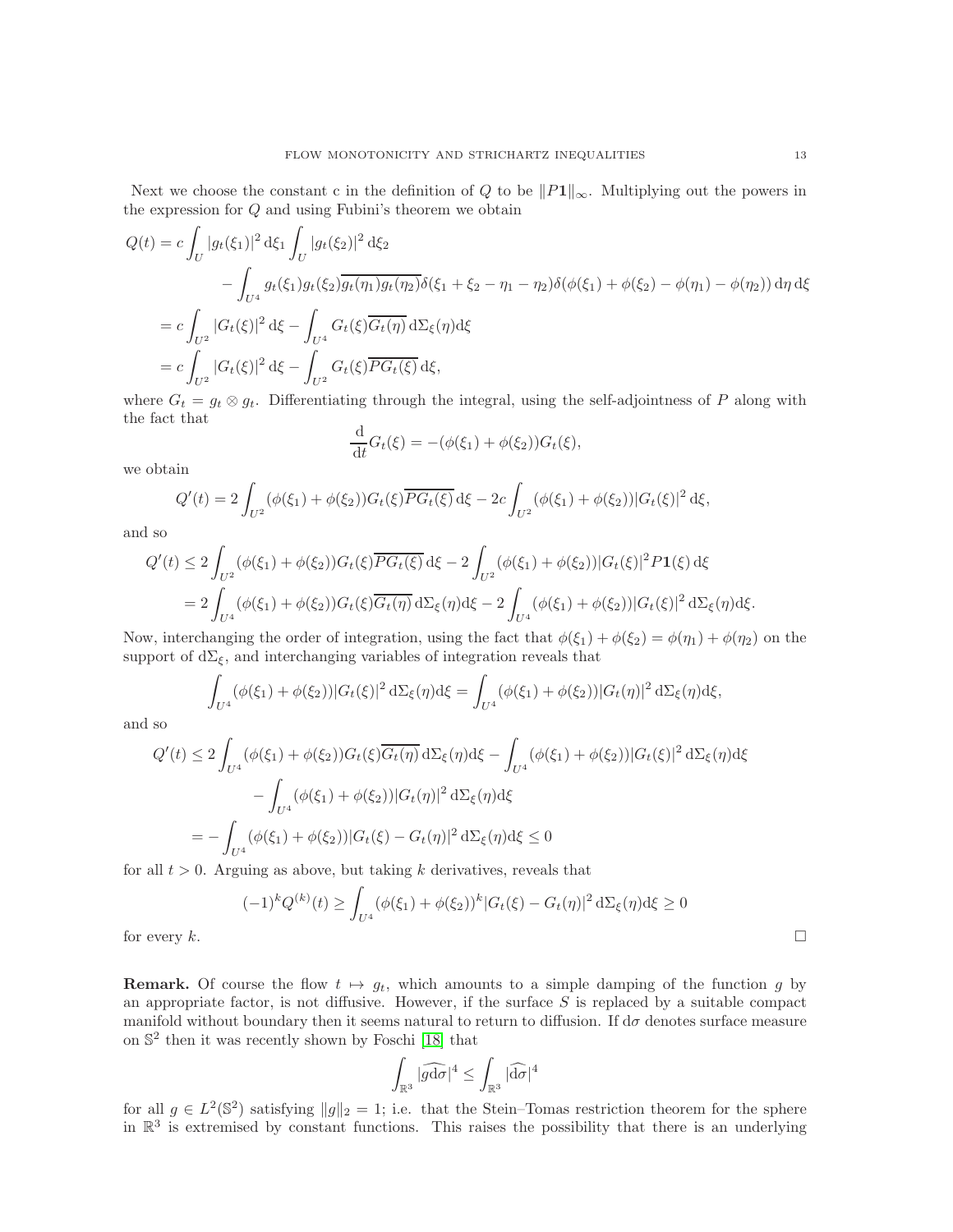monotonicity phenomenon as the function g (or  $|g|^2$ ) diffuses under, for instance, the heat equation  $\partial_t u = \Delta_{\mathbb{S}^2} u$ . Here  $\Delta_{\mathbb{S}^2}$  denotes the Laplace–Beltrami operator on  $\mathbb{S}^2$ . It seems plausible that this may follow from the representation formula  $\|\widehat{gd\sigma}\|_4^4 = (2\pi)^3 \langle G, PG \rangle$ , where  $G = g \otimes g$  and  $P: L^2(\mathbb{S}^2 \times \mathbb{S}^2) \to$  $L^2(\mathbb{S}^2 \times \mathbb{S}^2)$  is given by

$$
PG(x_1, x_2) = \frac{1}{|x_1 + x_2|} \int_0^{2\pi} G(\rho_\theta(x_1, x_2)) d\theta,
$$

where  $\rho_{\theta}$  applied to  $(x_1, x_2)$  rotates both  $x_1, x_2$  on  $\mathbb{S}^2$  clockwise through an angle  $\theta$  about their midpoint. The corresponding representation formula in the context of the paraboloid (see [16]) appears to be more elementary since it does not have the weight factor  $|x_1 + x_2|$  and the associated rotations  $\rho_{\theta}$  are easily seen to be isometries.

#### 5. Remarks on the Strichartz estimates for the kinetic transport equation

It is well-known that the solution of the kinetic transport equation

$$
\partial_s f(s, x, v) + v \cdot \nabla_x f(s, x, v) = 0, \qquad f(0, x, v) = f^0(x, v)
$$

for  $(s, x, v) \in \mathbb{R} \times \mathbb{R}^d \times \mathbb{R}^d$ , satisfies estimates that are very similar to the Strichartz estimates (1) for the Schrödinger equation. These may be written as

(18) 
$$
\|\rho(f^0)\|_{L_x^q L_x^p} \lesssim \|f^0\|_{L_{x,v}^q},
$$

where the macroscopic density  $\rho(f^0)$  is given by

$$
\rho(f^{0})(s,x) = \int_{\mathbb{R}^{d}} f(s,x,v) dv = \int_{\mathbb{R}^{d}} f^{0}(x - vs, v) dv.
$$

Necessary and sufficient conditions on the exponents  $(a, p, q)$  for (18) to hold are

(19) 
$$
q > a
$$
,  $p \ge a$ ,  $\frac{2}{q} = d\left(1 - \frac{1}{p}\right)$ ,  $\frac{1}{a} = \frac{1}{2}\left(1 + \frac{1}{p}\right)$ ;

see  $[11]$ ,  $[23]$  and  $[5]$ . While quite similar to the Strichartz estimates for the Schrödinger equation, these inequalities contain some interesting phenomenological differences. The most apparent is the absence of an endpoint in (19); see [23] and [5]. In this section we highlight a more subtle difference concerning the nature of the flows under which we might expect monotonicity properties. Given the monotonicity phenomena in the context of the Strichartz estimates for the Schrödinger equation, a natural candidate for consideration is the case  $p = q = \frac{d+2}{d}$  and  $a = \frac{d+2}{d+1}$ , namely

(20) 
$$
\|\rho(f^0)\|_{L_{s,x}^{\frac{d+2}{d}}} \leq C \|f^0\|_{L_{x,v}^{\frac{d+2}{d+1}}}.
$$

Notice that for  $d = 1, 2$  the exponent on the left hand side is an integer, making (20) an analogue of the pure-norm Strichartz estimate for the Schrödinger equation. By duality (20) is equivalent to

(21) 
$$
\|\rho^*(g)\|_{L^{d+2}_{x,v}} \leq C \|g\|_{L^{\frac{d+2}{s,x}}_{s,x}}
$$

where

$$
\rho^*(g)(x,v) = \int_{\mathbb{R}} g(s, x + vs) \,ds,
$$

which may be interpreted as a space-time X-ray transform estimate. We remark that in the particular case  $d = 1$ , the inequality (20) is effectively self-dual, as may be seen by suitably interchanging the roles of the scalar parameters  $s, x, v$ . A sharp form of (21) was found recently by Drouot [15], who identified the functions

$$
g(s,x) = \frac{1}{1 + s^2 + |x|^2}
$$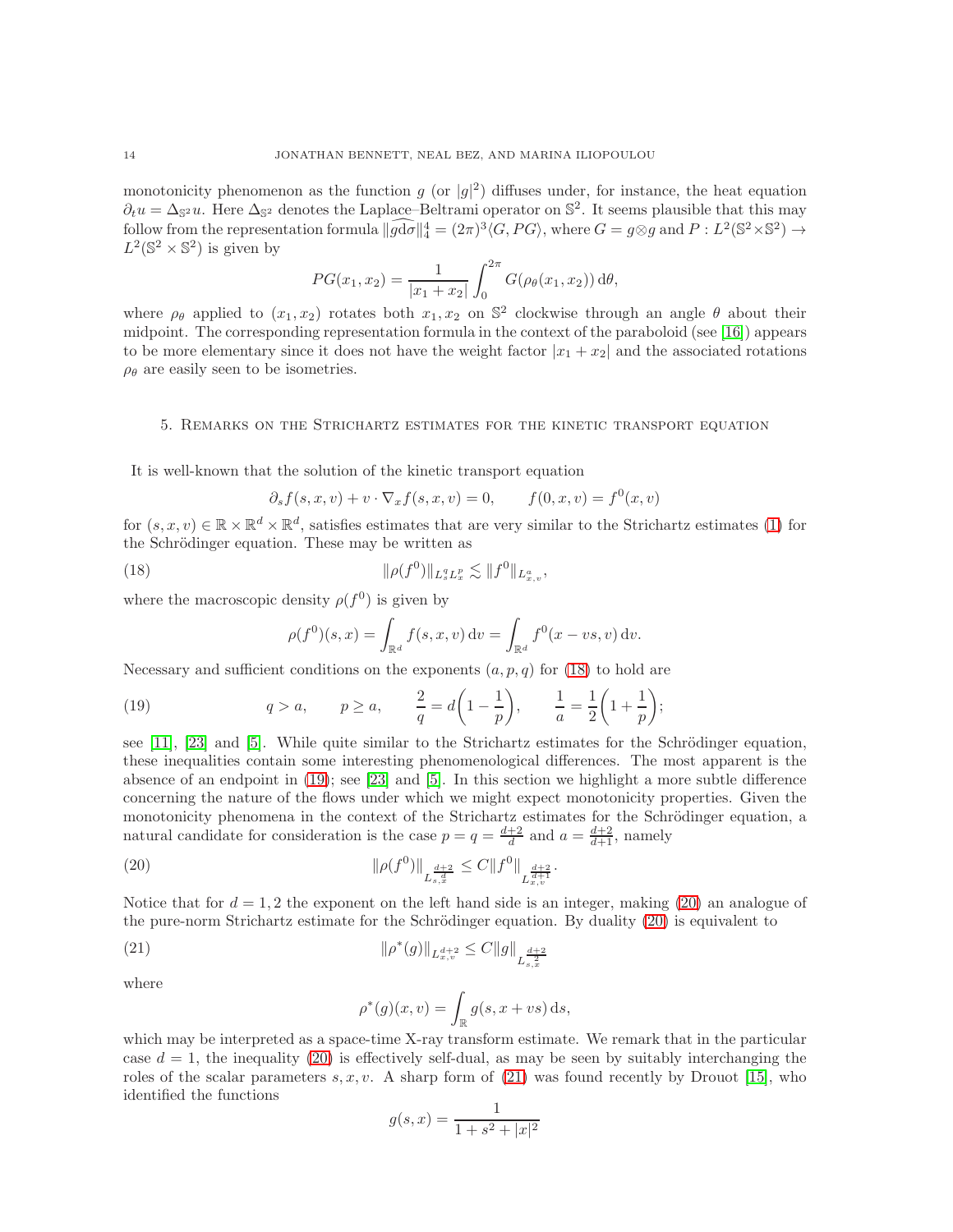as extremisers. Shortly afterwards Flock [17], following work of Christ [12], established that all extremisers take this form up to the symmetries of the inequality. Of course this characterisation constrains the flows that we might consider in this context, eliminating, for example, a heat-flow approach in the spatial variable as in [7]. However, there is some evidence to suggest that certain nonlinear space-time diffusions may be appropriate. To see this we consider a more general k-plane transform

$$
\rho_k^*(g)(x,v) = \int_{\mathbb{R}^k} g(s, x + vs) \, ds,
$$

where now  $x \in \mathbb{R}^{d+1-k}$  and v is a  $(d+1-k) \times k$  matrix which we identify with  $\mathbb{R}^{k(d+1-k)}$  equipped with Lebesgue measure. Of course  $\rho_1^*(g) = \rho^*(g)$ . It was shown in [17], following [12] in the case  $k = d$ , that

$$
\|\rho_k^*(g)\|_{L^{d+2}_{x,v}} = C\|T_{k,d+1}(g)\|_{L^{d+2}(\mathcal{M}_{k,d+1})},
$$

where  $T_{k,d+1}$  denotes the classical k-plane transform on  $\mathbb{R} \times \mathbb{R}^d \cong \mathbb{R}^{d+1}$  and  $\mathcal{M}_{k,d+1}$  the Grassmann manifold of all affine k-planes in  $\mathbb{R}^{d+1}$ . The extremisers of the associated inequality

(22) 
$$
\|\rho_k^*(g)\|_{L_{x,v}^{d+2}} = C\|T_{k,d+1}(g)\|_{L^{d+2}(\mathcal{M}_{k,d+1})} \lesssim \|g\|_{L^{\frac{d+2}{k+1}}(\mathbb{R}^{d+1})}
$$

take the form

(23) 
$$
g(s,x) = \frac{1}{(1+s^2+|x|^2)^{\frac{k+1}{2}}},
$$

again up to symmetries; see [12], [15] and [17]. Interpolating (22) with the trivial  $L^1$  estimate for  $T_{k,d+1}$  then gives

(24) 
$$
||T_{k,d+1}(g)||_{L^q(\mathcal{M}_{k,d+1})} \lesssim ||g||_{L^p(\mathbb{R}^{d+1})}
$$

where  $\frac{d+1}{p} = k + \frac{d+1-k}{q}$ ,  $1 \le p \le \frac{d+2}{k+1}$ . By combining elements of [1] and [9] it follows, at least when  $q = k = 2$ , that the corresponding functional

(25) 
$$
\mathcal{F}(g) = c||g||_{L^p(\mathbb{R}^{d+1})}^q - ||T_{k,d+1}(g)||_{L^q(\mathcal{M}_{k,d+1})}^q,
$$

with  $c = c_*(k, q)$  denoting the optimal constant in (24), is monotone with respect to a certain fast diffusion. More specifically, applying Drury's identity (as in [1]) we may write

(26) 
$$
||T_{2,d+1}(g)||_{L^2(\mathcal{M}_{2,d+1})}^2 = C \int_{\mathbb{R}^{d+1}} \int_{\mathbb{R}^{d+1}} \frac{g(x)g(y)}{|x-y|^{d-1}} \,dxdy,
$$

for some constant C, which upon applying the Hardy–Littlewood–Sobolev monotonicity theorem of Carlen, Carrillo and Loss [9] (see also the variant in [14]) yields the following:

**Theorem 15.** Suppose  $d > 1$ ,  $q = k = 2$ ,  $m = \frac{d+1}{d+3}$  and that  $g \in L^{\frac{2(d+1)}{d+3}}(\mathbb{R}^{d+1})$  is nonnegative and of compact support. If  $u : [0, \infty) \times \mathbb{R}^{d+1} \to [0, \infty)$  satisfies

(27) 
$$
\partial_t u = \Delta(u^m); \quad u(0, \cdot) = g,
$$

then  $t \mapsto \mathcal{F}(u(t, \cdot))$  is nonincreasing.

The relevance of this particular fast diffusion is indicated by the nature of the extremisers (23) and the asymptotic profiles, or so-called Barenblatt profiles, for solutions of (27); see [9] for further discussion. It is conceivable that alternative forms of Drury's identity may allow a variant of Theorem 15 in the case  $k = 1, q = d + 2$ , yielding monotonicity phenomena for the Strichartz inequalities (21), (20). We do not pursue this further here.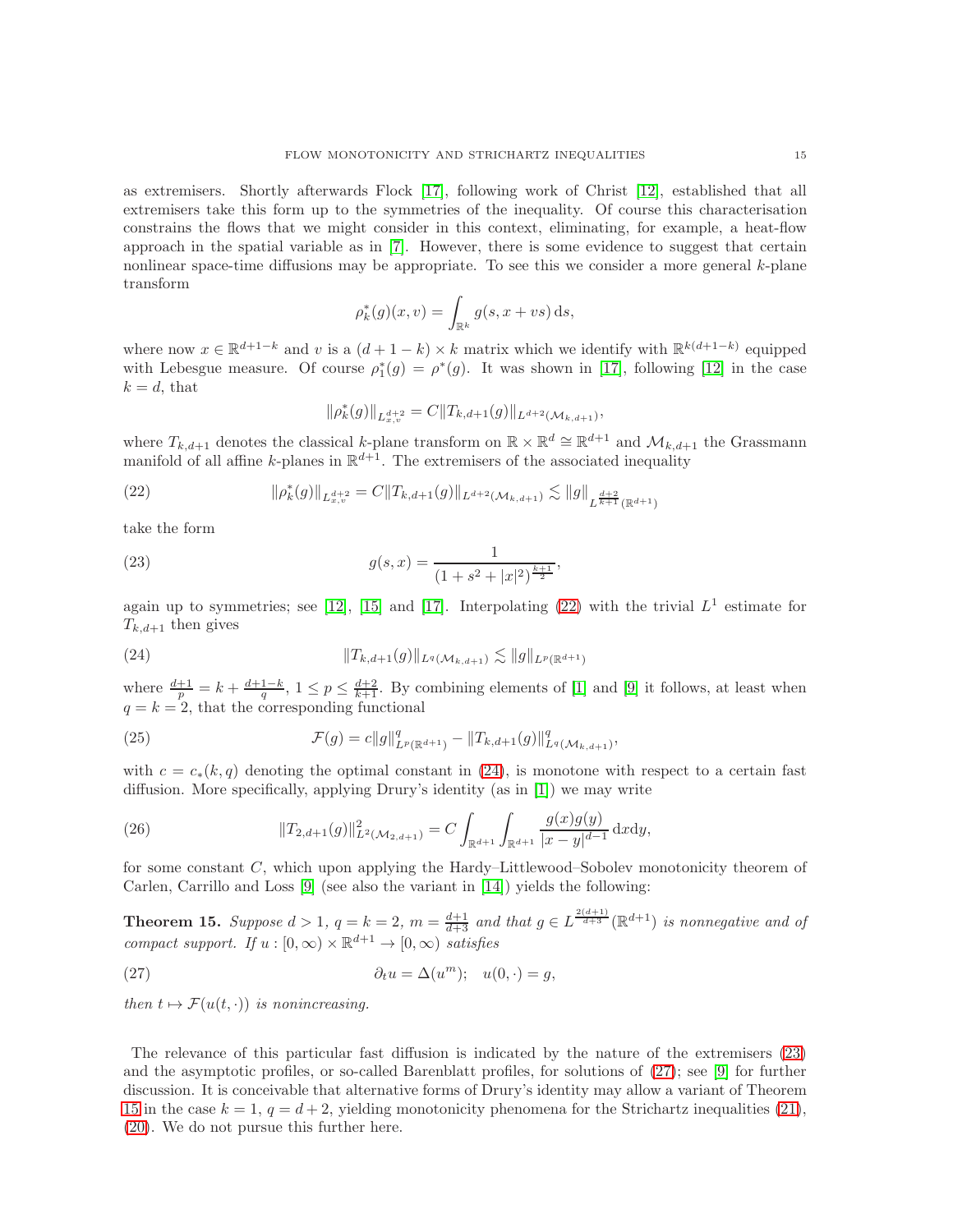#### **REFERENCES**

- [1] A. Baernstein and M. Loss, Some conjectures about  $L^p$  norms of k-plane transforms, Milan J. Math. 67 (1997), 9–26.
- [2] M. Beals, Self-spreading and strength of singularities for solutions to semilinear wave equations, Ann. of Math. 118 (1983), 187–214.
- [3] J. Bennett, Heat-flow monotonicity related to some inequalities in euclidean analysis, Proceedings of the 8th International Conference on Harmonic Analysis and Partial Differential Equations, El Escorial, Spain. Contemporary Mathematics, 505 (2010), 85–96.
- [4] J. Bennett, N. Bez, A. Carbery and D. Hundertmark, Heat-flow monotonicity of Strichartz norms, Anal. PDE 2 (2009), 147–158.
- [5] J. Bennett, N. Bez, S. Gutiérrez and S. Lee, On the Strichartz estimates for the kinetic transport equation, to appear in Comm. PDE.
- [6] J. Bennett, N. Bez, C. Jeavons, N. Pattakos, On sharp bilinear Strichartz estimates of Ozawa–Tsutsumi type, [arXiv:1404.2466.](http://arxiv.org/abs/1404.2466)
- [7] J. M. Bennett, A. Carbery and T. Tao, On the multilinear restriction and Kakeya conjectures, Acta Math. 196 (2006), 261–302.
- [8] N. Bez and K. M. Rogers, A sharp Strichartz estimate for the wave equation with data in the energy space, J. Eur. Math. Soc. 15 (2013), 805–823.
- [9] E. Carlen, J. A. Carrillo and M. Loss, Hardy–Littlewood–Sobolev inequalities via fast diffusion flows, Proc. Nat. Acad. Sci. 107 (2010), 19696–19701.
- [10] E. Carneiro, A sharp inequality for the Strichartz norm, Int. Math. Res. Not. 16 (2009), 3127–3145.
- [11] F. Castella, B. Perthame, *Estimations de Strichartz pour les èquations de transport cinétique*, C. R. Acad. Sci. Paris Sér. I Math. 332 (1996), 535–540.
- [12] M. Christ, Extremizers of a Radon transform inequality, Advances in Analysis: The Legacy of Elias M. Stein, Princeton University Press (2014), 84–107.
- [13] T. H. Colding and W. P. Minicozzi II, Monotonicity and its analytic and geometric implications, Proc. Nat. Acad. Sci. 110 (2012), 19233–19236.
- [14] J. Dolbeault, Sobolev and Hardy–Littlewood–Sobolev inequalities: duality and fast diffusion, Math. Res. Lett. 18 (2011), 1037–1050.
- [15] A. Drouot, Best constant and value of extremizers for a k-plane transform inequality, [arXiv:1111.5061.](http://arxiv.org/abs/1111.5061)
- [16] E. Faou, P. Germain, Z. Hani, The weakly nonlinear large box limit of the 2D cubic nonlinear Schrödinger equation, [arXiv:1308.6267.](http://arxiv.org/abs/1308.6267)
- [17] T. Flock, Uniqueness of extremizers for an endpoint inequality of the k-plane transform, [arXiv:1307.6551.](http://arxiv.org/abs/1307.6551)
- [18] D. Foschi, Global maximizers for the sphere adjoint Fourier restriction inequality, [arXiv:1310.2510.](http://arxiv.org/abs/1310.2510)
- [19] D. Foschi, Maximizers for the Strichartz inequality, J. Eur. Math. Soc. 9 (2007), 739–774.
- [20] A. Hassell, T. Tao, J. Wunsch, Sharp Strichartz estimates on nontrapping asymptotically conic manifolds, Amer. J. Math. 128 (2006), 963–1024.
- [21] D. Hundertmark and V. Zharnitsky, On sharp Strichartz inequalities in low dimensions, Int. Math. Res. Not. (2006), Art. ID 34080, 18 pp.
- [22] C. Jeavons, A sharp bilinear estimate for the Klein–Gordon equation in arbitrary space-time dimensions, Differential Integral Equations 27 (2014), 137–156.
- [23] M. Keel, T. Tao, *Endpoint Strichartz estimates*, Amer. J. Math. **120** (1998), 955–980.
- [24] S. Klainerman, M. Machedon, Space-time estimates for null forms and the local existence theorem, Comm. Pure Appl. Math. 46 (1993), 1221–1268.
- [25] S. Klainerman, M. Machedon, Remark on Strichartz-type inequalities. With appendices by Jean Bourgain and Daniel Tataru. Internat. Math. Res. Notices 5 (1996), 201–220.
- [26] T. Ozawa and Y. Tsutsumi, Space-time estimates for null gauge forms and nonlinear Schrödinger equations, Differential Integral Equations 11 (1998), 201–222.
- [27] F. Planchon, L. Vega, *Bilinear virial identities and applications*, Ann. Sci. Éc. Norm. Supér. (4)  $42$  (2009), 261–290.
- [28] R. Quilodrán, Nonexistence of extremals for the adjoint restriction inequality on the hyperboloid, [arXiv:1108.6324.](http://arxiv.org/abs/1108.6324)
- [29] T. Tao, Nonlinear dispersive equations: local and global analysis, CBMS 106, American Mathematical Society, 2006.